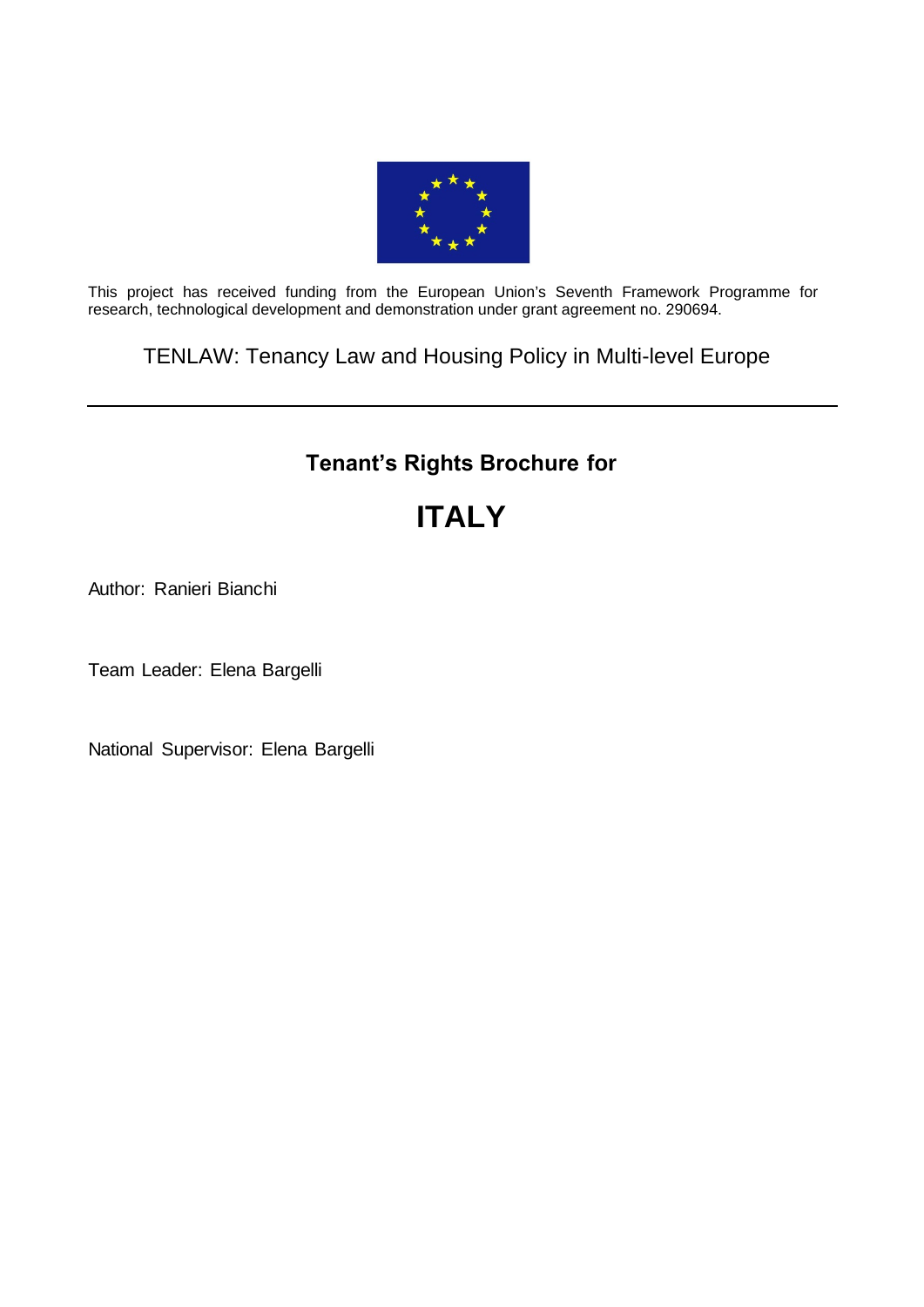# **Tenant's Rights Brochure**

# **ITALY**

# *Ranieri Bianchi*

# **Summary of Contents**

# **1. Introductory information**

- Give a very brief introduction on the national rental market
	- o Current supply and demand situation

Since 1990s the Italian housing market has seen for many years a progressive increase in homeownership and a corresponding reduction in tenancies. The onset of the economic crisis, with the drastic reduction of new bank loans, stopped this trend, and in 2012 for the first time there was a slight increase in the percentage of households living in rented dwellings, which is nowadays about 21,8% of the total, and a reduction in the percentage of households living in ownership (67,2%). The remaining part of dwellings is occupied through free loans (commodatum) or usufructor tenancies.

The crisis has negatively affected rent affordability for many households, as so far rents have not decreased as much as the average household income. Public dwellings, where about 5,5% Italian households live, are a limited help, especially in bigger cities where thousands households are waiting to receive a dwelling.

A significant demand of houses to rent comes from immigrants from Second or Third World countries, whose number has drastically increased since 2000s. The vast majority of them lives in rented dwellings, often of low quality, in the most dilapidated parts of the towns.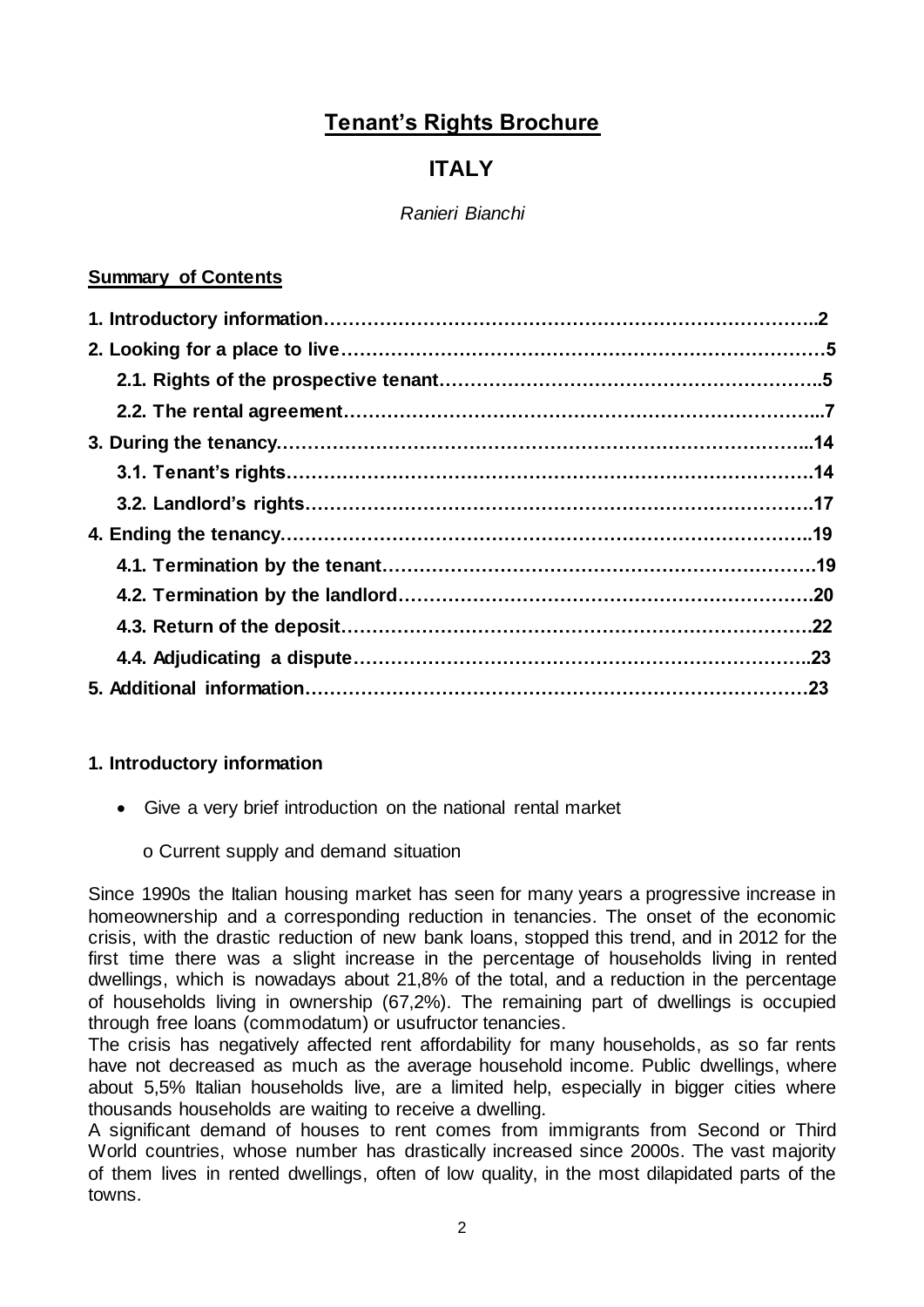In next years the number of new immigrants is expected to increase with much lower rates than in the past, while the Italian population is expected to decrease. Therefore, globally, population in next decades will slightly and gradually increase.

For these reasons in next years the main challenge for housing policies seems to be providing low-income households (among which a significant role is played by young people and immigrants) with suitable dwellings at affordable prices, counteracting phenomena such as difficulty to leave parents' house and housing segregation. At the same time particular attention shall be given to the fact that population tends to concentrate in certain metropolitan areas of the country, especially in the North, abandoning the poorest areas of the country; a situation which requires careful measures, regarding also urban and housing planning.

o Main current problems of the national rental market from the perspective of tenants

- Rent affordability: rents have not decreased as much as the average income during the years of the crisis. The problem is particularly evident in the biggest Italian cities, while it tends to disappear in the smaller towns and in the country.

- Shortage of social dwellings: the demand of social dwellings largely exceed its supply, especially in the biggest cities, as especially in the past decades many public dwellings have been sold to the occupants and only a limited number of new dwellings has been realized.

- Black market: tenants shall be careful towards landlords who do not want to make a written contract or to register the contract or to indicate in the contract the full rent, in order not to pay the corresponding taxes.

#### o Significance of different forms of rental tenure

#### • Private renting

Private renting concerns about 16% of the Italian households, which means about 75% of the tenancy market. Two principal kinds of tenancies are possible:

- 'free market tenancies', where parties are free to establish most of the contractual conditions, such as the amount of rent and the rent increase, but not, for example, the minimum duration; they represent the vast majority of tenancy contracts (about  $4/5$ :
- 'assisted tenancies', where some clauses, among which, in particular, the amount of rent shall be fixed in accordance with legal limits which consider position and kind of dwelling; despite some normative and fiscal incentives introduced by the legislator, they represent only about 1/5 of the tenancy market.
	- "Housing with a public task" (e.g. dwellings offered by housing associations, public bodies etc)

This form of tenure concerns about 5,5% of the households living on rent. It is possible to distinguish two different kinds of tenancies with public task:

'public housing' deals with dwellings owned by public entities; the available dwellings are offered on rent through an announcement of selection in every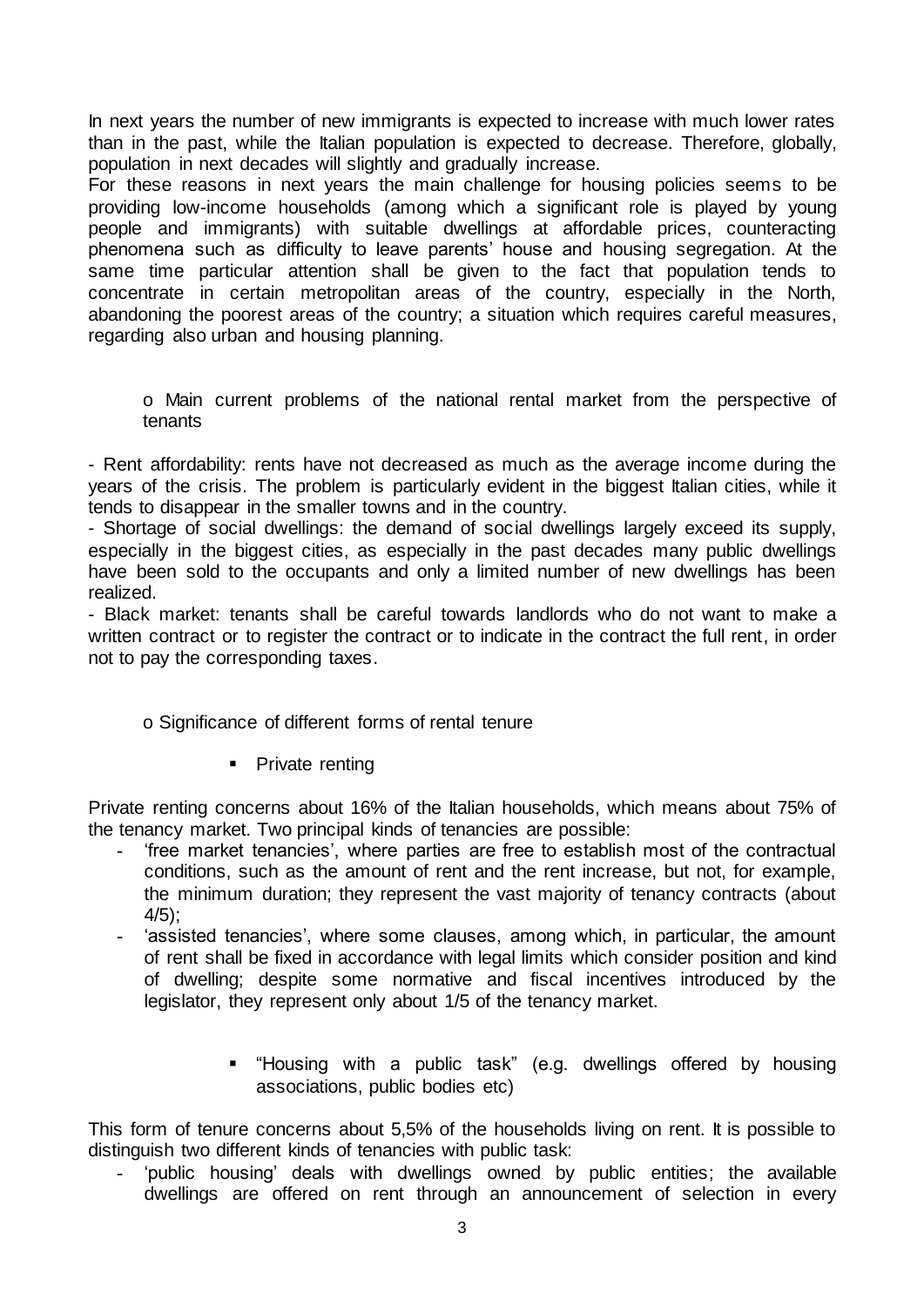Municipality generally once in a year. Households shall lack of a suitable accommodation and have the other requirements indicated in the announcement; rents are very low in comparison to market prices.

- 'social housing' includes different rental schemes, which all share the purpose to offer on rent dwellings at lower prices than on the market to households in need. They are generally realized through various forms of partnership between public and private entities and also the conditions to assigns them varies accordingly. This sector is not particularly developed yet but in these years it has been growing.

o Some general recommendations to foreigners on how to find a rental home (including any specificities with respect to the position of foreigners on the national rental market)

A foreigner looking for a house on rent in Italy should first of all consider that people often do not speak English well and tenancy contracts are practically always written only in Italian. The assistance of an estate agent might be useful, but consider that in Italy there is a wide number of them, so it is advisable to look for an agent who is regarded as expert and reliable. It is always important to check the dwelling personally before executing the contract and to pay attention to landlords who do not want to execute a regular contract for fiscal reasons (for example, the tenancy contract regarding a residential dwelling shall always be done in writing).

o Main problems and "traps" (circa 5) in tenancy law from the perspective of tenants

- Be careful that the contract clearly indicates all the expenses bearing on the tenant, such as the amount of condominium expenses, other 'additional burdens', taxes.
- In case of assistance by an estate agent clear since the beginning the amount of the fee and who (tenant, landlord or both) shall pay for it.
- Before executing the contract, check carefully if the dwelling has evident defects: the tenant is generally not guaranteed for defects he could easily recognize.
- Consider that rules for energy saving have recently introduced some necessary elements to indicate in the contract.
- Consider that payment of rents exceeding 999,99 euro cannot be done cash.

| <b>Italian</b>                      | <b>Translation into English</b>        |
|-------------------------------------|----------------------------------------|
|                                     |                                        |
| Addizione                           | Addition                               |
| Aggiornamento del canone            | Rent increase                          |
| Assegnatario (di alloggio pubblico) | Grantee (of public dwelling)           |
| Canone                              | Rent                                   |
| Cauzione                            | Deposit                                |
| Certificato di agibilità            | Certificate of conformity to standards |
| Commissione                         | Brokerage fee                          |
| Contratto a canone concordato       | Tenancy with rent ceiling              |
| Contratto a canone libero           | Tenancy with free rent                 |
| <b>Disdetta</b>                     | Notice to quit                         |

• Important legal terms related to tenancy law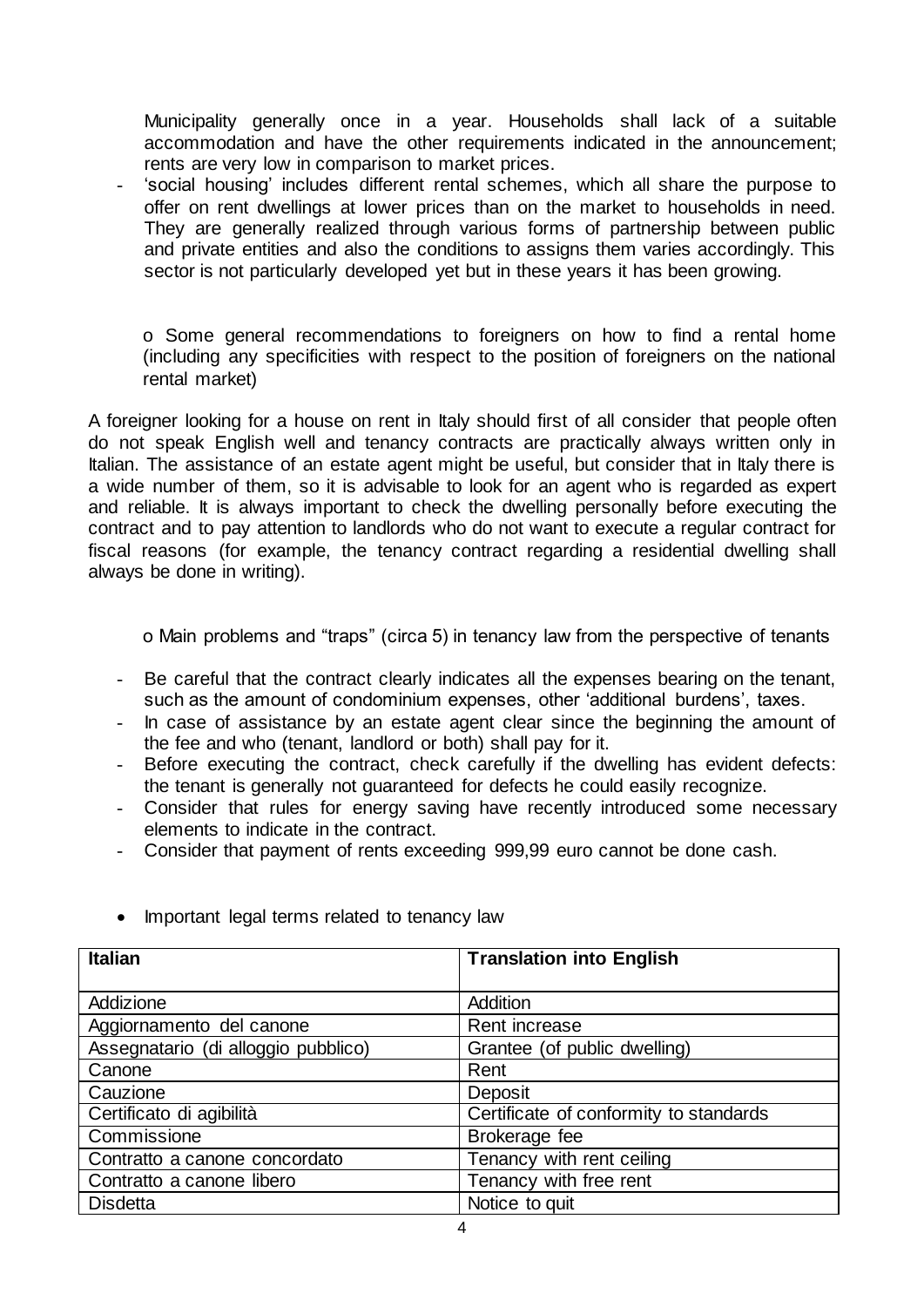| Guasto                  | Failure                |
|-------------------------|------------------------|
| Imposta di bollo        | Stamp fee              |
| Imposta di registro     | Registration fee       |
| Miglioramento           | Improvement            |
| Molestia                | <b>Nuisance</b>        |
| Morosità                | Delayed payment        |
| Oneri accessori         | <b>Utilities</b>       |
| Piccola manutenzione    | Minor maintenance work |
| Prelazione (diritto di) | Preemption (right)     |
| Riscatto (diritto di)   | Redemption (right)     |
| Sfratto                 | Eviction               |
| Sublocazione            | Sublease               |
| Successione             | Right of succession    |
| <b>Vizio</b>            | Vice                   |

#### **2. Looking for a place to live**

#### **2.1. Rights of the prospective tenant**

 What bases for discrimination in the selection of tenants are allowed/prohibited? What about, for example, status as a foreigner, student, unmarried partner, or person with a short-term work contract?

The Italian law expressly regulates the principle of 'equal treatment', specifically with regard to 'access to goods and services, including dwelling' (Art. 3 Leg. Decree 9 July 2003, n. 215). A further provision in the Immigration Act prohibits discriminations '*based on race, color, ancestry, national or ethnic origin, religion*', mentioning again, among the relevant fields, access to dwellings (Art. 43 Leg. Decree 25 July 1998, n. 286). This provision is expressly extended to Italian and EU-citizens and to stateless people. Save the respect of these rules, the private landlord is absolutely free to choose the tenant he prefers. In public tenancies, on the contrary, the choice shall normally be made following the list of households having the necessary requirements to receive public dwellings.

 What kinds of questions by the landlord are allowed (e.g. on sexual orientation, intention to have children etc)? If a prohibited question is asked, does the tenant have the right to lie?

In the absence of specific provisions and case law under this matter, it is possible to say that personal questions should be allowed only when they are effectively relevant in order to protect the landlord's legitimate interests. In this case the prospective tenant shall answer saying the truth.

In case of illegitimate questions, it is doubtful whether there is a right to lie because a similar behavior could be regarded as unfair.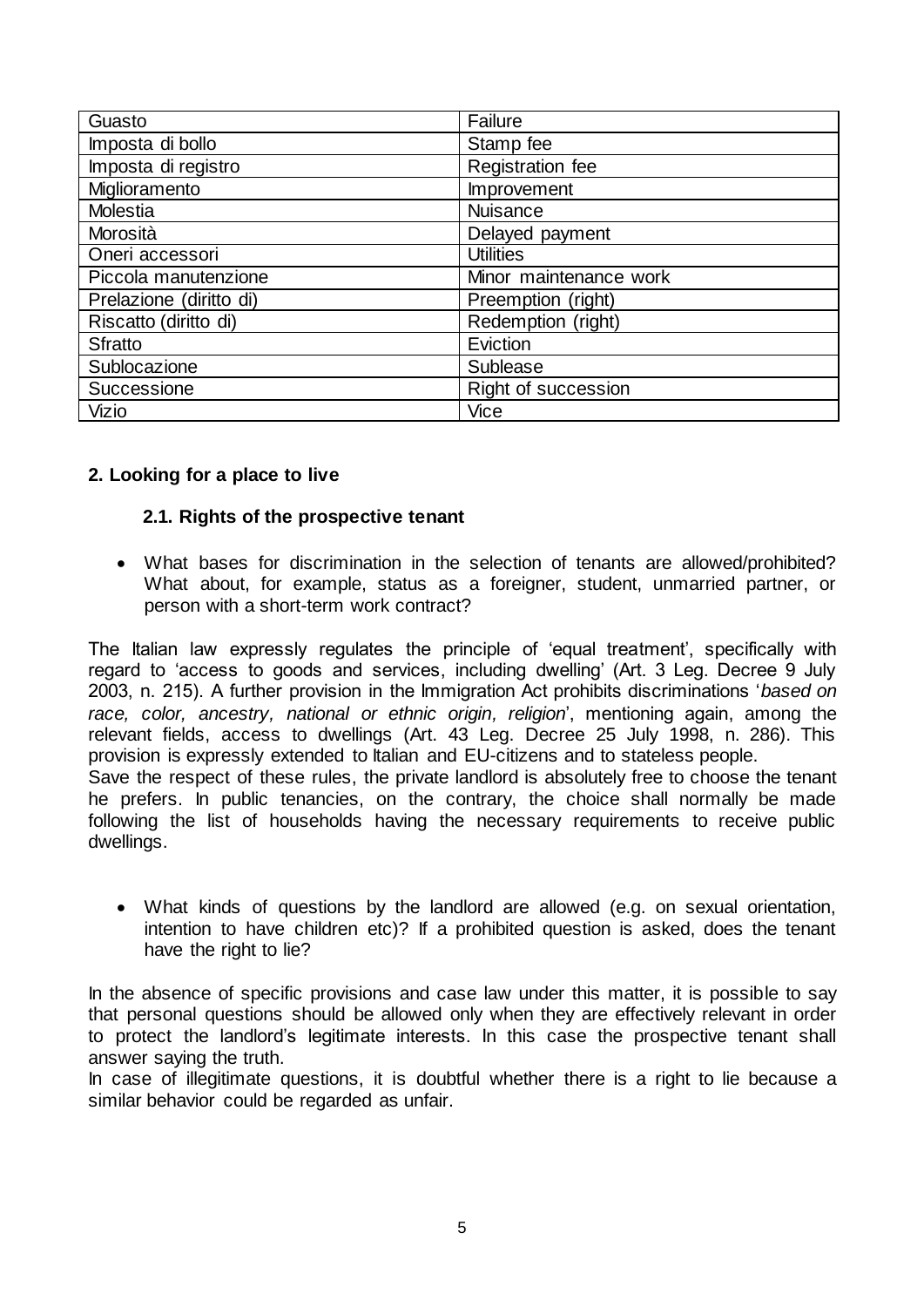• Is a "reservation fee" usual and legal (i.e. money charged by the landlord to allow the prospective tenant to participate in the selection process)?

The estate agent can demand a fee for his activity only when the contract is validly executed as a consequence of his intervention. Anyway this rule can be freely derogated by the parties, indicating, for example, an anticipated payment.

A "reservation fee" for the landlord seems to be extremely unusual in Italy and no case law under this matter can be found.

 What kinds of checks on the personal and financial status of the tenant are usual and legal (e.g. the landlord requiring an independent credit report)?

Asking for a salary statement or requiring a credit report seem to be quite unusual in Italy, especially for small private owners, which compose the wide majority of Italian landlords. Information is more frequently gathered through informal interviews to prospective tenants, estate agents, previous landlords, employers.

Similar checks regarding tenant's personal and financial data require the latter's consent. In case of refusal, the landlord may decide not to execute the contract, provided that this is not a discriminatory behavior.

 What is the role of estate agents in assisting the tenant in the search for housing? Are there other bodies or institutions assisting the tenant in the search for housing?

The traditional role of estate agents is make potential landlords and tenants meet each other. In addition, estate agents often provide further services such as organizing viewings of the dwelling, assisting parties during negotiations and execution of the contract, searching for relevant documents regarding the dwelling. In general they shall provide their clients with all the relevant information they know or they could have known using the required diligence. Estate agents are also responsible, together with the parties, for the registration at 'Agenzia delle entrate' of the contracts executed because of their intervention and for the payment of the related taxes, when these contracts are not drafted or authenticated by a public notary.

Similar services of brokerage are in some cases offered also by local public institutions, tenants' associations or other private organizations.

 Are there any accessible "blacklists" (or equivalent mechanisms) of bad landlords/tenants? Is there a system for rating and labeling preferred landlords/tenants?

During last years, the economic crisis and subsequently the drastic increase in non-regular payment of rents led to a debate regarding the possibility to develop blacklists of nonperformer tenants.

At the end of 2012 a group of private people created a web-site called *Registro Nazionale degli Sfratti* (i.e. National Register of Evictions: www.registronazionalesfratti.com) with the aim to publish on-line all the Italian decisions regarding notices to quit in default of regular payment.

A different approach is followed by the web-sit[e www.referenzepubbliche.it,](http://www.referenzepubbliche.it/) where anyone can give a good or bad reference regarding a tenant. The web-site does not show the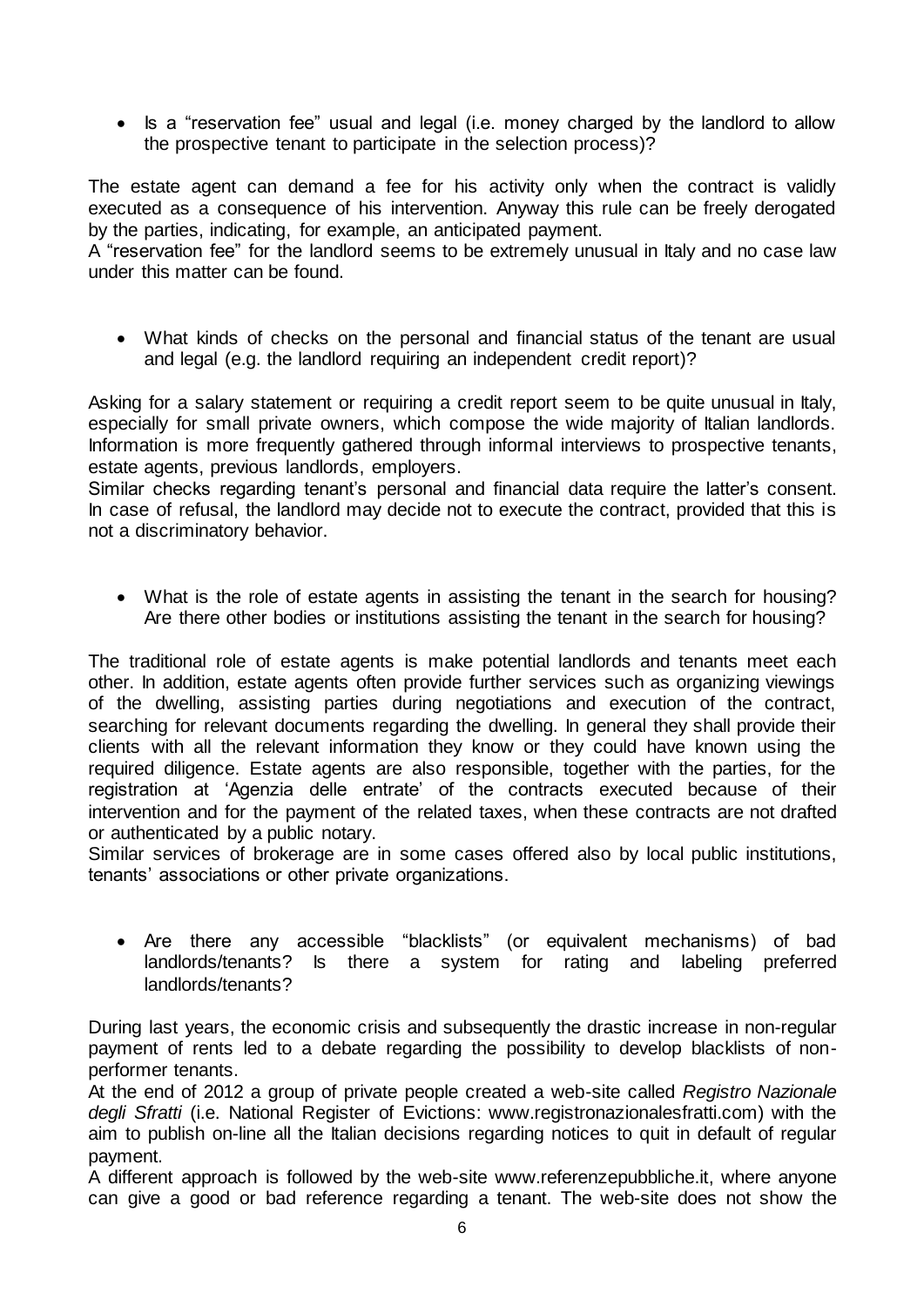whole reference but simply says if a certain person has a positive or negative reference and then suggests to contact the author of the reference for further information.

## **2.2. The rental agreement**

 What are the requirements for a valid conclusion of a rental contract (is written form necessary; is registration necessary and if yes, what kinds of fees apply lawfully)?

Tenancies of residential dwellings shall be always executed in writing. The prevailing opinion is that this rule applies also to 'dwellings of public interest' and houses with cadastral rent A/1, A/8 and A/9. In case the contract lacks the written form, it is invalid, but the legislator grants the tenant the right to obtain from the Court that the contract is validated and the rent is fixed in an amount that cannot exceed the amount established for 'assisted tenancies', which is on average half than the market price. In case the tenant previously paid a higher rent, he has also the right to have the difference refunded.

Registration at 'Agenzia delle Entrate' is compulsory for all the contracts regarding properties which last more than 30 days in a year. The registration shall be done by 30 days from the execution of contract or from the running of its effects, if earlier. Lack of registration makes the contract null and void, but according to a widespread opinion the contract is simply unenforceable until the registration is not done.

Registration in most cases implies also the payment of a 'registration fee' (2% of the annual rent for every year of duration). These expenses normally bear equally on the landlord and on the tenant, but parties, save in case of 'assisted tenancies', for which the rule is compulsory, are free to make a different agreement. But also in similar cases for the law they are always jointly and severally responsible for the payment.

A further tax, called 'stamp fee' is due in case of execution of any juridical act: it shall be paid in proportion with the number of pages of the contract (one stamp of 16 Euro for 4 faces) before the day 30 of the month in which the contract is executed.

• What is the mandatory content of a contract?

o Which data and information must be contained in a contract?

A tenancy contract must individuate the parties and the rented dwelling and the amount of rent, specifying the residential (or non-residential or mixed) purpose of the tenancy. In addition to these mandatory minimum requirements, it is advisable that the contract includes also further elements in order to avoid legal uncertainty, even though in most cases, in the absence of an agreement between the parties, legal provisions find automatic application. Among these elements, it is possible to mention the duration of the contract, the moment of beginning, the rooms and the other out-buildings composing the dwelling, the allocation of costs for utilities, maintenance and repairs, allowed changes to the dwelling, possibility of subletting, prescriptions on when and how the rent is to be paid.

o Duration: open-ended vs. time limited contracts (if legal, under what conditions?)

Tenancies for residential dwellings must respect a minimum term of duration. The legislator regulates two different possibilities: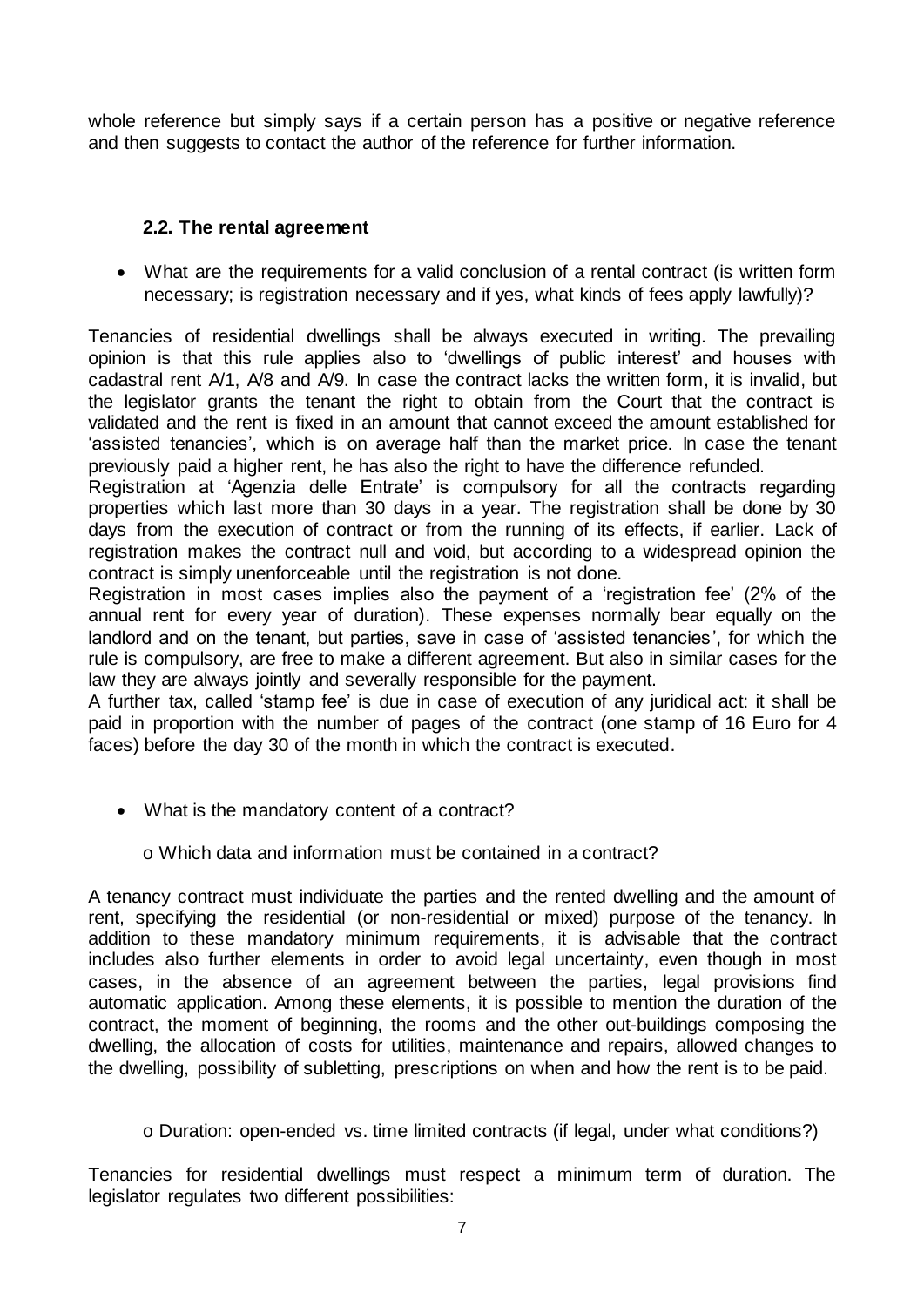- 'free market tenancies': the duration is four + four years, which means that after four years the contract is automatically renewed for further four years, save that the landlord gives notice six months in advance for one of the reasons expressly indicated by the law (see Art. 3 Law n. 431/1998);
- 'assisted tenancies': the duration is three  $+$  two years, which means that after three years, in case the parties do not agree to renew the contract, the latter is automatically prorogued for further two years, save that the landlord gives notice six months in advance for one of the reasons expressly indicated by the law (see Art. 3 Law n. 431/1998).

The tenant can terminate the contract at any time with six months notice, for 'serious reasons'.

The legislator provides the possibility to execute contracts with shorter duration for proven landlord's or tenant's necessities; in this case the duration shall be between one and 18 months and they are not renewable. In case of contracts executed by students in order to attend University courses in a town where they do not have residence, the duration shall be between six and 36 months and they are renewable just for once.

The limits of minimum duration do not apply to 'holiday tenancies', i.e. the renting of a dwelling only for holiday purposes.

# o Which indications regarding the rent payment must be contained in the contract?

Parties must indicate the amount of rent for the use of the dwelling.

It is advisable that parties indicate also the payment of further sums, such as expenses for the condominium, for the utilities, for maintenance and repairs, otherwise these will be regulated in accordance with Civil Code or special statutes rules. Clauses requiring a forfeited sum for these 'additional expenses' are considered valid.

Moreover, parties should indicate when and how the rent is to be paid.

As for the former aspect, in case parties do not specify anything in the contract, the whole sum can be demanded the first day of every period of time agreed for the payment. In case the parties do not indicate periods of time, the whole payment could be demanded at the beginning of the contract, according to general Civil Code rules, but it is suggested that for tenancy contracts the applicable rule is the monthly payment (the first day), as this temporal division has substantially become a widespread custom all over Italy. In any case, anticipated payments exceeding three months' rent are prohibited.

As for the modalities of payment, it is worth considering that sums from 1,000 Euro on cannot be paid cash but only through bank transfer or bank check.

• Repairs, furnishings, and other usual content of importance to tenant

o Is it legal for the landlord to shift the costs for certain kinds of repairs (if yes, which?) to the tenant?

According to the Italian law, landlords shall take care of both ordinary and extraordinary maintenance of the dwelling, provided that damages are not determined by the tenant; the latter is responsible only for minor maintenance works ('small repairs'), provided that they are a consequence of wear and tear and not of the age of the dwelling or of fortuitous events.

These rules are generally considered non mandatory, so it is possible that parties decide that the tenant pays ordinary and/or extraordinary expenses.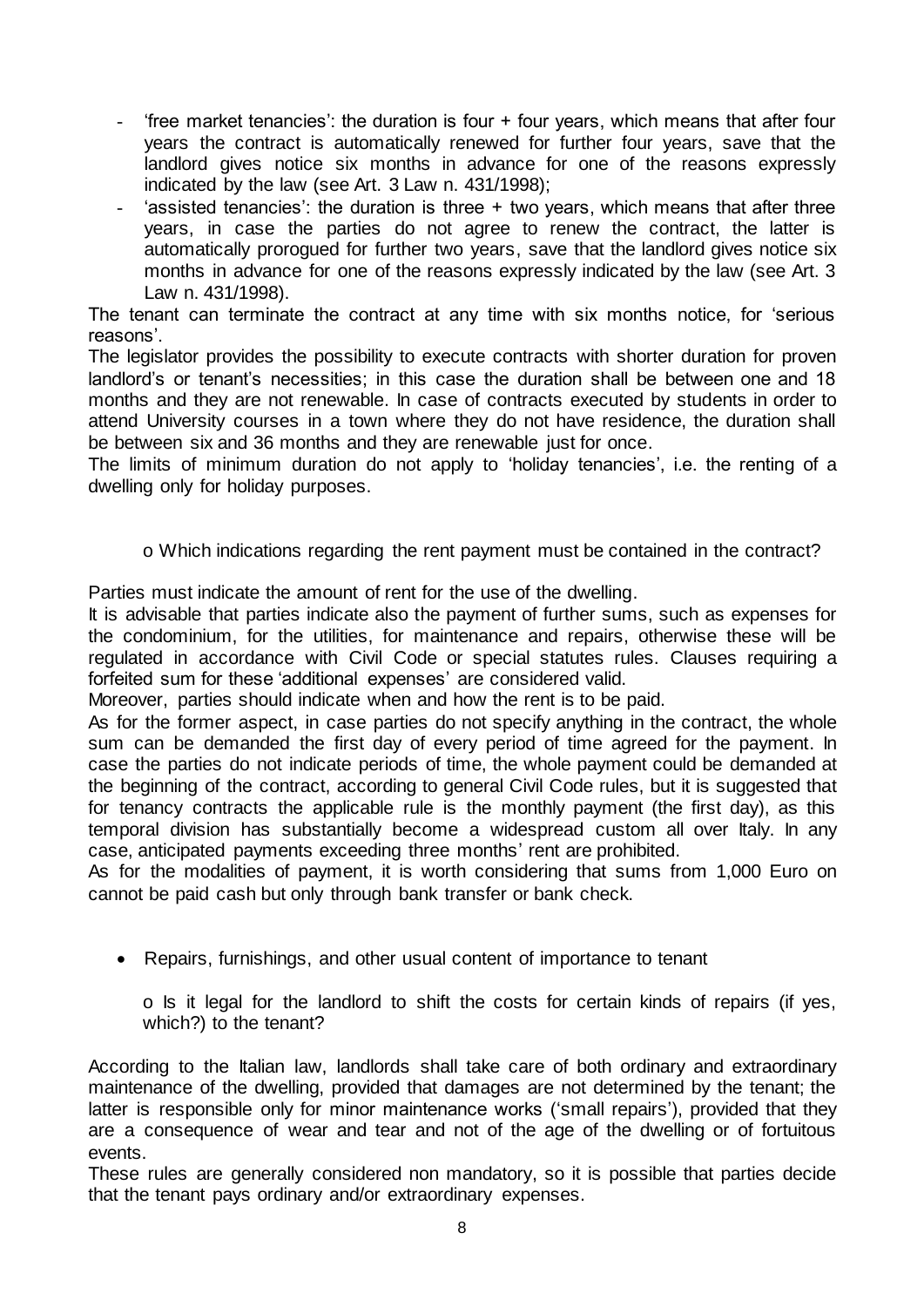o Is the landlord or the tenant expected to provide furnishings and/or major appliances?

As for appliances, the landlord is expected to provide a dwelling which has all the requirements to receive the 'certificate of conformity to standards' (in Italian: *certificato di agibilità*), which means, among the other things, minimum height of the rooms, minimum floor area for every occupant and for certain kind of rooms, sufficient natural light, heating system, minimum facilities for the bathroom and the kitchen and so on.

A dwelling without this certificate cannot be used, even though the occupant cannot be punished. In case the dwelling lacks these requirements the tenant can discharge the contract for breach.

As for furniture, Italian law grants to the parties the right to execute tenancies for residential dwellings both with and without furniture.

o Is the tenant advised to have an inventory made so as to avoid future liability for losses and deteriorations (especially in the case of a furnished dwelling)?

Parties generally describe in the contract characteristics and existing defects of the dwelling, in order to avoid future claims and responsibility both for the landlord and the tenant. In case of tenancies regarding dwellings with furniture, a more detailed inventory of furnishings is usually provided and it is advisable to enclose it to the contract.

o Any other usual contractual clauses of relevance to the tenant

The other most common clauses regard:

- security deposit;
- delivery of the dwelling;
- accessibility to the dwelling for the landlord;
- responsibility for damages;
- subletting or assignment of the contract;
- termination of the contract.
- Parties to the contract

o Which persons, though not mentioned in the contact, are allowed to move into the apartment together with the tenant (partner, children etc.)?

Tenants, in the absence of an agreement to the contrary with the landlord, are entitled to reside in the dwelling with other people, as this is coherent with the exclusive right to use and enjoy the dwelling for residential purposes.

The Court of Cassazione (18 June 2012, n. 9931) said that a clause forbidding to 'host not temporarily people not included among the family members' shall be considered null and void because in contrast with Art. 2 of the Italian Constitution, which protects the fundamental human rights both of individuals and collective groups and the duty of solidarity. The specific case regarded a friend of the tenant, but it is evident that the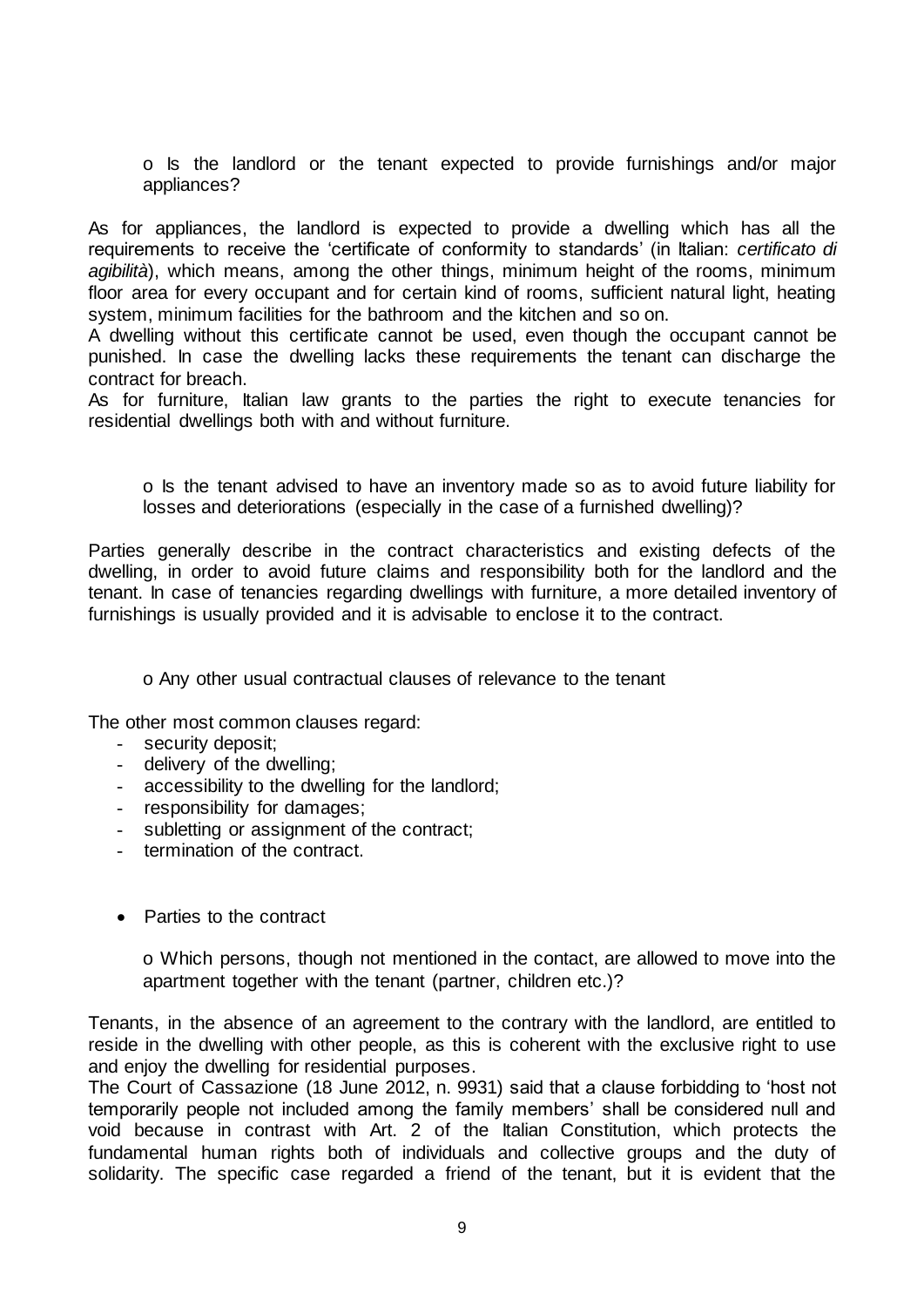arguments used want to extend this freedom in the widest sense, notwithstanding the effective relationship between the tenant and his/her guests.

o Is the tenant obligated to occupy the dwelling (i.e. to use as tenant's primary home)?

As for private tenancies, living in the dwelling is normally considered as a mere possibility for the tenant, though some limits to the tenant's freedom exist.

First of all, in case the tenant does not regularly occupy the dwelling without a legitimate reason, the landlord has the right not to renovate the contract after the first expiration term of four or three years (Art. 3, subs. 1, lett. f) Law n. 431/1998).

Secondly, the regular use of the property may sometimes be necessary in order to properly take care of the dwelling with diligence, as required by the law.

Finally, parties are free to agree a similar duty for the tenant.

The situation is different for public dwellings: in the regional rules, non-use of the dwelling is almost always included among the reasons for which the contract with the grantee can be discharged. The relevant term which can bring to this consequence is generally six continuing months of non-occupation, provided that the grantee has not received an authorization by the landlord to do so for particular reasons.

o Is a change of parties legal in the following cases?

- divorce (and equivalents such as separation of non-married and same sex couples);

In case of judicial separation and divorce, the spouse to whom the judge recognizes the right to live in the family house succeeds in the contract becoming tenant. A similar right is normally granted to the parent who receive the children in custody or with whom the over-18 children live. This principle is extended to interruptions of *more uxorio* cohabitations (a continuous and permanent relationship between two people 'as if they were spouses'); it is necessary an agreement between the partners to leave the family house to one of them, who will live there with the children of the couple.

In case of consensual separation or nullity of the marriage the same change of the tenant is possible provided that the spouses reach an agreement in this sense. This principle is extended to *de facto* separations (*i.e.* a long-lasting interruption of life together between husband and wife, even though not formalized).

The presence of children of the couple has been considered a necessary element in order to apply the above mentioned rules to non-married couples. This implies that people of the same sex cannot invoke this rule. A similar interpretation, though in some occasions criticized, has been always confirmed by the Constitutional Court so far.

> - apartments shared among students (in particular: may a student moving out be replaced without permission of the landlord);

In case of apartments shared among students no special provisions can be found under this aspect. Therefore, when the contract is executed by the landlord and a plurality of students, if one of the latter withdraws from the contract, the other students cannot choose a new tenant without the landlord's consent. Instead, in case the contract is executed by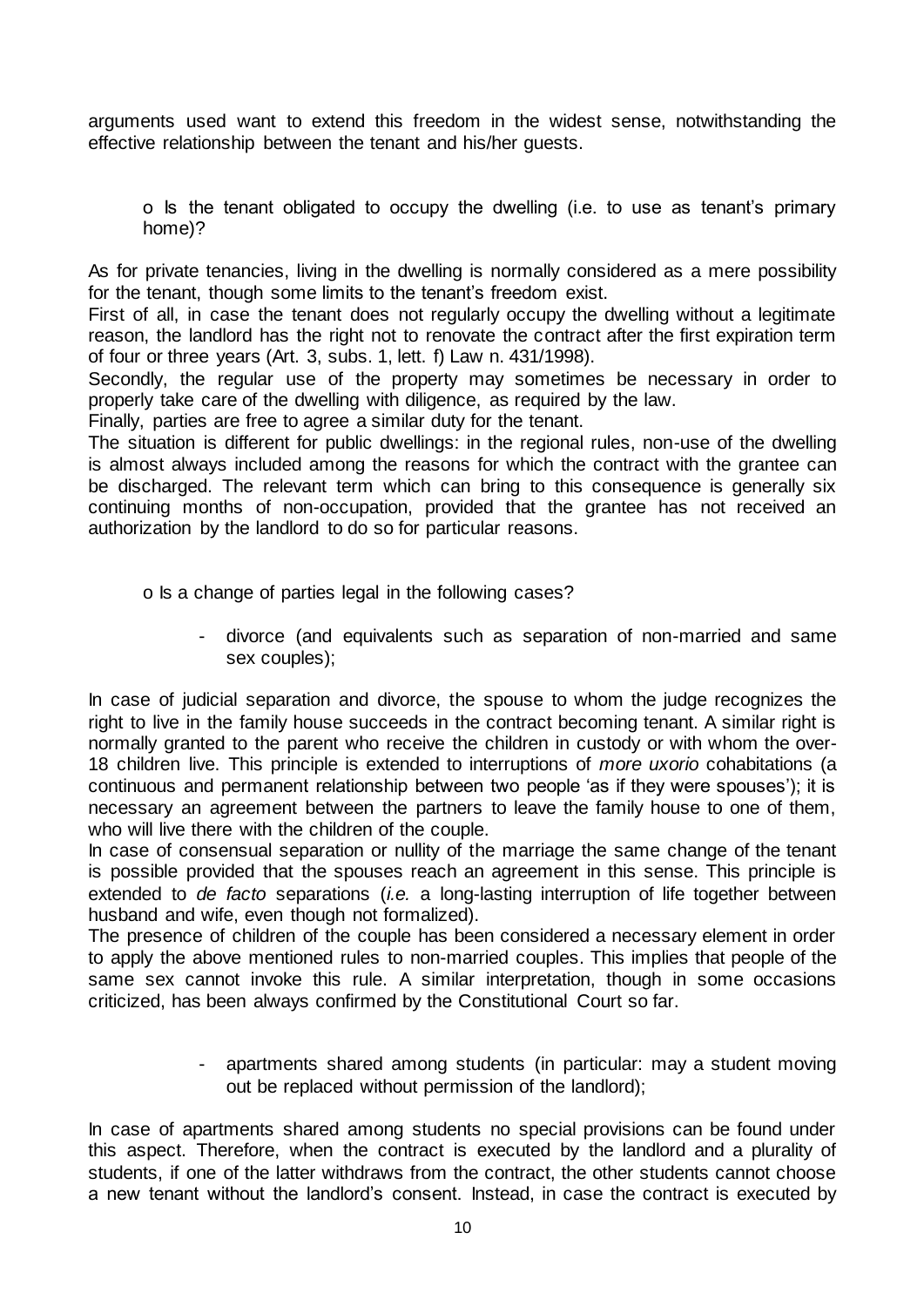one student who has the right to sublet (totally or partially) the rooms of the dwelling, there is no a change of the original parties of the contract, but simply one or more new contracts of subletting are executed.

- death of tenant;

According to the general provisions on succession law, tenancy contracts continue with the heirs of tenants. Law n. 392/1978 extends this right to the spouse and the relatives who lived together with the tenant.

This rule is confirmed also for public housing (Art. 12 D.P.R. 30 December 1972, n. 1035 states that the dwelling is given to the spouse and the children of the dead grantee).

The same principle has been extended to *more uxorio* cohabitants. In this case the presence of children of the couple is not required, so it is more likely that this rule can be applied also to homosexual partners, even though non case law in this sense can be found yet.

The succession in the contract equally regards all the mentioned people and for them, as for the landlord's heirs, it is automatic and binding.

- bankruptcy of the landlord;

The Bankruptcy Act (Art. 80 Royal Decree n. 267/1942) expressly provides that in case of landlord's bankruptcy the trustee in bankruptcy succeeds in the contract.

o Subletting: Under what conditions is subletting allowed? How can an abuse of subletting (when the tenant is offered not an ordinary lease contract but only a sublease contract) be counteracted?

As for private tenancies, the tenant has the right to sublet the property in its entirety only with the landlord's consent. On the contrary, the tenant is normally entitled to partially sublet his dwelling, provided that he informs his landlord about both the identity of the new tenant, the duration of the contract and the rooms given for subletting. 'Partial' subletting means limited only to some rooms of the dwelling.

These rules can be derogated and parties may agree to limit or extend the right to sublet the dwelling.

In case a landlord executes a sublease agreement even though there is no a principal tenancy contract, in order to avoid a direct obligation towards the landlord, this contract shall be interpreted as a normal tenancy contract, notwithstanding the formal definition given by the parties.

o Does the contract bind the new owner in the case of sale of the premises?

The tenancy contract has effect towards the new owner of the dwelling provided that it was executed at a certain previous date before the sale of the dwelling. In case of tenancies lasting more than nine years, it is necessary a further requirement: the transcription in the Register of Properties; in defect, the contract has effect towards the new owner only for nine years, also in this case provided that it was executed at a certain date before the sale.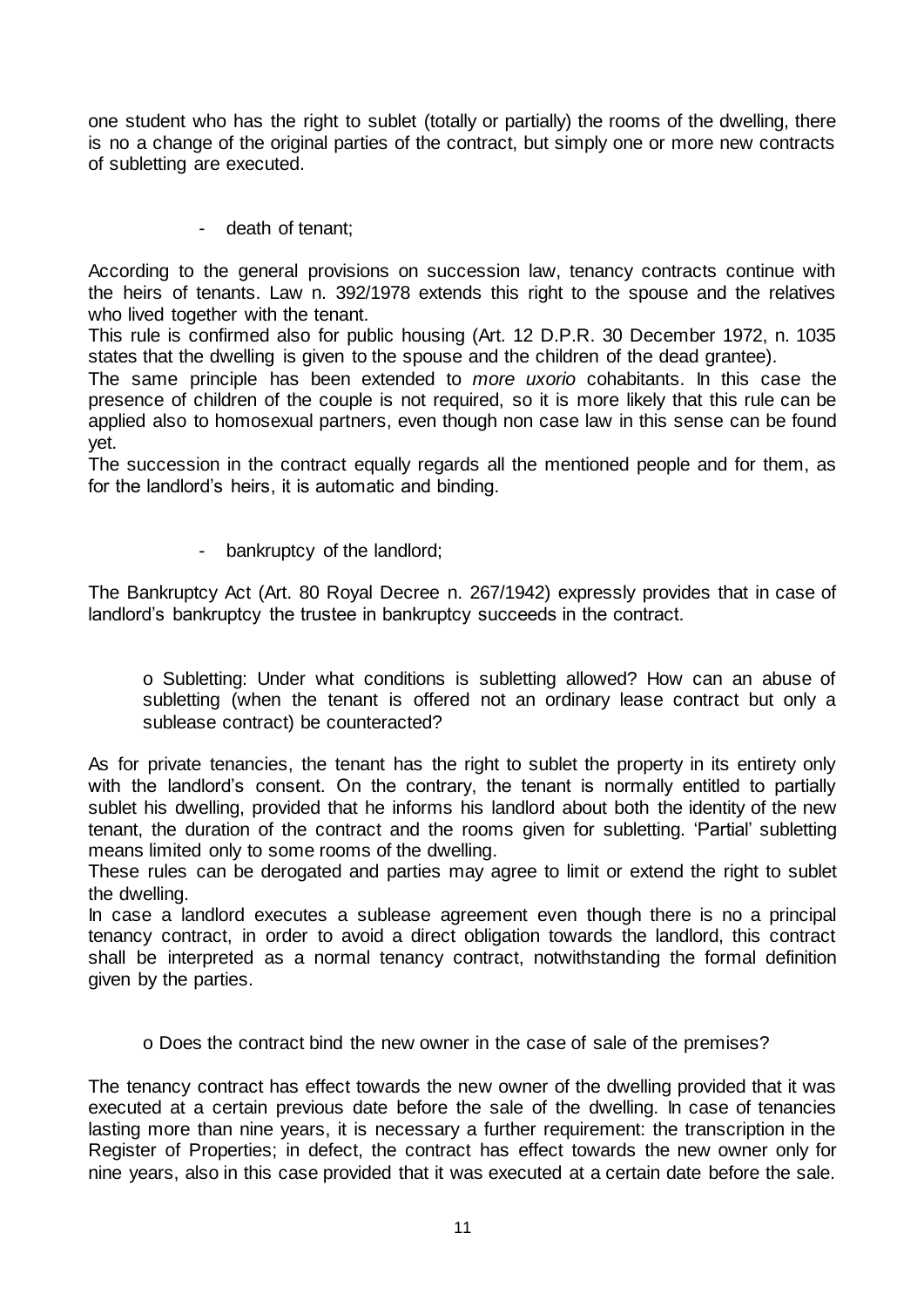A further possibility, in the absence of a suitable document attesting the beginning of the tenancy, gives relevance to the fact is that the tenant already has the possession of the dwelling before its sale: in this case the contract has effect towards the new owner for the minimum legal duration.

Finally, the new owner is in any case bound to the tenancy contract in case of a specific agreement in this sense with the previous owner.

When the tenancy contract has effect towards the new owner, the latter integrally replace the original owner both 'in rights and in obligations'. This means that also the tenant is bound to the contract and cannot decide to freely withdraw from it.

Costs and Utility Charges

o What is the relevant legal regulation of utilities (i.e. the supply of water, heating and electricity)? Must the landlord or the tenant conclude the contracts for provision of utilities?

o Which utilities may be charged from the tenant by the landlord? What is the standard practice?

o Is the tenant responsible for taxes levied by local municipalities for the provision of public services (e.g. for waste collection or road repair)?

o Is it lawful to shift condominium costs, and if yes, which ones, onto the tenant (e.g. housekeeping costs)?

The Italian law does not regulate in a uniform way the concept of 'utilities'.

Among these it is possible to include water, gas, electricity, lift, autoclave, alarm, driveway, caretaker, waste collection, road repair and so on.

A part of these services (which are in common among a plurality of tenants or in a condominium) is defined as 'additional burdens' and is regulated by Arts 9 and 10 Law n. 392/1978, in the absence of a different agreement between the parties. The general principle is that these expenses bear on the tenant, even though towards the condominium the landlord is always the only subject responsible for the payment.

A detailed regulation of utilities expenses is provided for 'assisted tenancies' in the Intermin. Decree 30 December 2002 (Enclosure G) and in this case it is mandatory.

The so called 'indivisible services' offered by Municipalities, such as road repair, lighting, security services and so on since 2014 are paid through a single tax, called *TASI*, which bears, for a percentage between 10 and 30% decided by each Municipality, on the occupant of the dwelling and for the remaining part on the owner. Waste collection is paid through another tax, called *TARI*, which completely bears on the occupant of the dwelling.

'Utilities' in Italian law are generally distinguished from the activities for the maintenance of the dwelling or of the building in general, as these are not properly considered as services for the tenant.

As for utilities such as electricity, water, heating regarding the single dwelling, the landlord has the duty to provide all the necessary systems and the other facilities in order to receive them. After that, the supply of the services and their payment are not considered as a duty included in the tenancy contract. For this reason, when rules can be derogated, parties normally specify that the tenant has the duty to manage the supply of these utilities and to pay the corresponding expenses.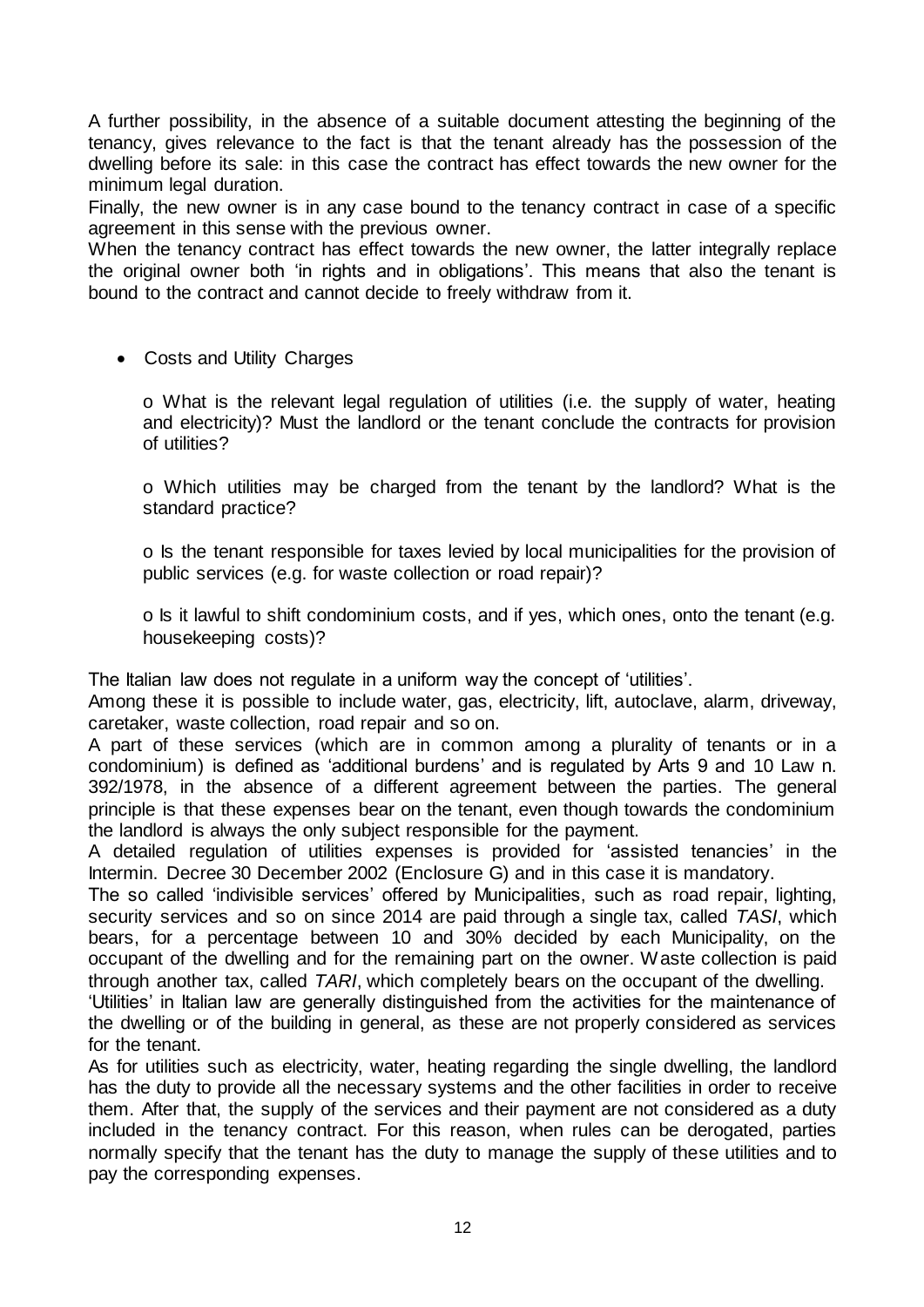In case the landlord remains party of the contracts regarding the supply of these utilities, he will be formally responsible for their management and payment. In the absence of a specific agreement with the tenant it is also doubtful that he can demand to be refunded for these expenses. For this reason in practice such a solution is generally avoided, even though this implies that every tenant shall substitute the previous one in the contracts regarding the utilities, generally paying a fee.

- Deposits and additional guarantees
	- o What is the usual and lawful amount of a deposit?

The law establishes that the deposit cannot exceed three months' rent. Nevertheless the prevailing opinion is that, in case of 'free market tenancies', this rule can be freely derogated. In case of 'assisted tenancies' the limit is instead mandatory in the tenant's favour, which means that it can be derogated only introducing better conditions for the latter.

o How does the landlord have to manage the deposit (e.g. special account; interests owed to the tenant)?

The deposit produces legal interests which shall be given to the tenant at the end of every year. Also this rule can be derogated in case of 'free market tenancies'. The only limit is that parties shall indicate since the beginning of the contract these sums within the amount of rent due to the landlord.

In case of 'assisted tenancies', the payment of interests cannot be derogated save in case the minimum duration of the contract is within four years (without considering the two years' legal prorogation).

The tenant is entitled to receive the interest every year, even in defect of an express request. Anyway, the landlord can withhold the interest in case of breach of the contract by the tenant, if the interest can be compensated with the amount due by the tenant.

Interests on the interests (so called 'anatociscmo') may be demanded through civil proceedings only for interests which are due for more than six months.

o Are additional guarantees or a personal guarantor usual and lawful?

Deposit is surely the most common guarantee in tenancy law, practically always provided in the contracts.

In addition, the law provides a particular kind of lien – classified as 'movable special privilege' – concerning the tenant's things which furnish the rented dwelling. The privilege regards also sub-tenants' and third people's things which can be found in the dwelling. For the latter there is an exception in case the landlord is aware that these things do not belong to the tenant. Its field of application is limited to furniture and does not concern, for example, sums of money, jewels, clothes and other similar things that can be found in the dwelling.

Also personal guarantees are quite often required, especially for students or young tenants.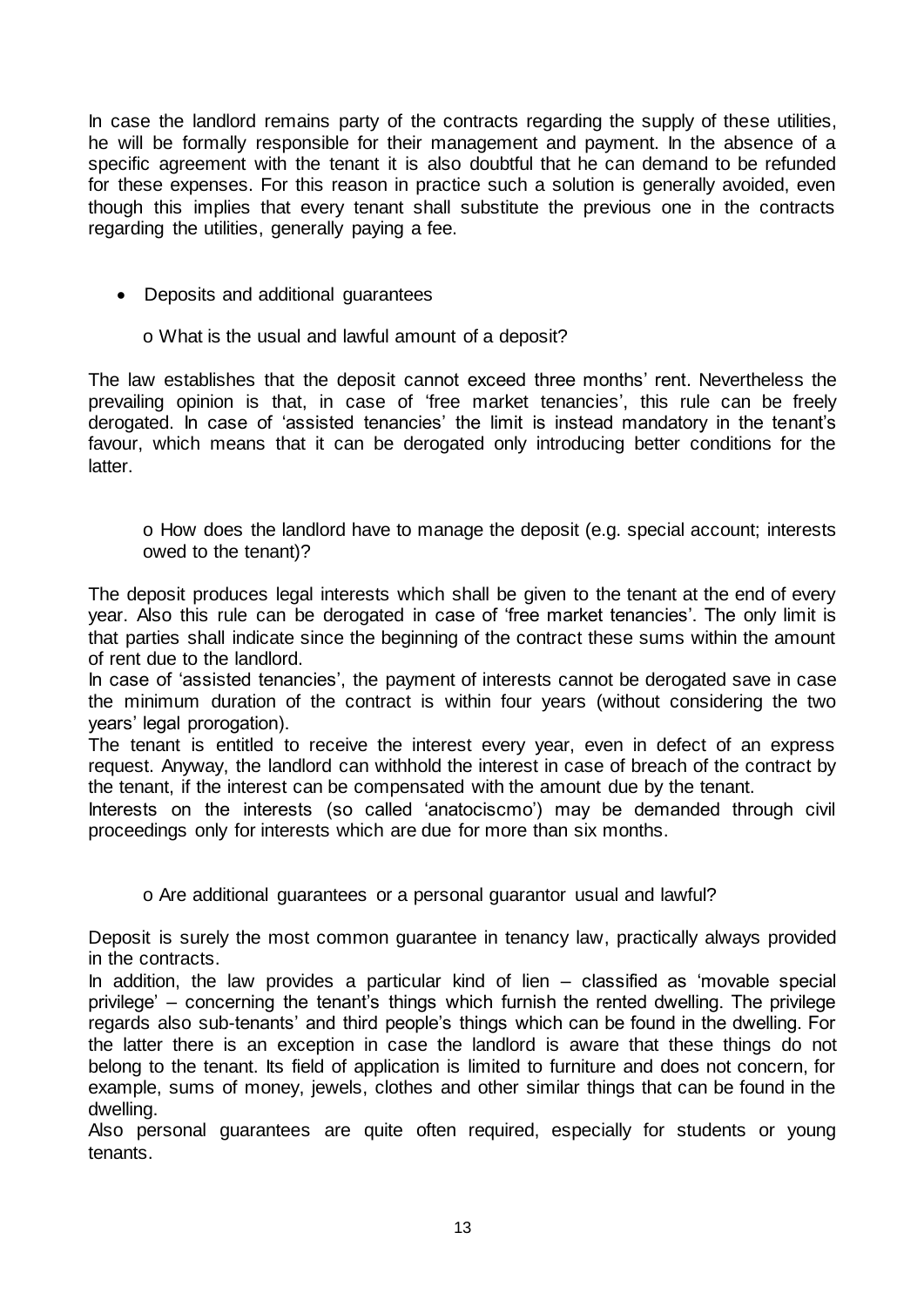o What kinds of expenses are covered by the guarantee/ the guarantor?

The deposit is a form of quarantee for any kind of breach of the contract by the tenant, such as non payment of rent or utilities, damages to the dwelling and so on.

At the end of the contract, the landlord can refuse to give the sum back but he cannot automatically retain it: he shall file a civil proceeding in order to ascertain the amount and be authorized to retain it.

#### **3. During the tenancy**

#### **3.1. Tenant's rights**

• Defects and disturbances

o Which defects and disturbances are legally relevant (e.g. mould and humidity in the dwelling; exposure to noise e.g. from a building site in front of the dwelling; noisy neighbours; occupation by third parties)?

The Italian Civil Code provides for different remedies according to the type of problems affecting the dwelling. These may be a) 'vices', b) 'failures', c) 'nuisances'.

a) 'Vices' affect the original structure of the dwelling and its quality, and not simply its state of maintenance. They include, for example, damp, when this is due to original defects in the construction of the building; malfunctioning of housing systems, when they were wrongly projected or installed; lack of the certificate of conformity to standards, or of other necessary licenses for the agreed use.

All these vices are relevant in case they significantly affect the possibility to use and enjoy the property. But the tenant cannot invoke remedies in case vices were known or easily recognizable when the contract was executed.

Parties may agree to exclude the guarantee for vices, save in case the landlord fraudulently concealed the vices or when these are so relevant that make the use of the dwelling impossible. Finally, in case vices are seriously dangerous for the tenant's or his family's or his employee's health, the tenant can discharge the contract, even though he knew the vices or he had agreed to limit or exclude the landlord's responsibility.

b) 'Failures' indicate damages occurred to the dwelling because of age, fortuitousness, 'wear-and-tear'. The landlord's duty concerns both ordinary and extra-ordinary repairs, provided that they affect the agreed use of the dwelling, but not 'small repairs'.

c) 'Nuisances' include problems such as the exposition to noise, coming from a building site, or from neighbours and so on, as well as damages or occupation by third parties.

It is important the distinction between factual and legal nuisances. Legal nuisances regard a third party who claims a right over the rented thing, which affects the tenant's full enjoyment: the most usual case is that a subject claims a 'real' right over the thing, contrasting with the rights granted to the tenant. Factual nuisances, on the contrary, regard third parties' behaviors, not claiming any right over the thing but simply disturbing the tenant's detention: this can be, for example, a water damage from a neighboring property.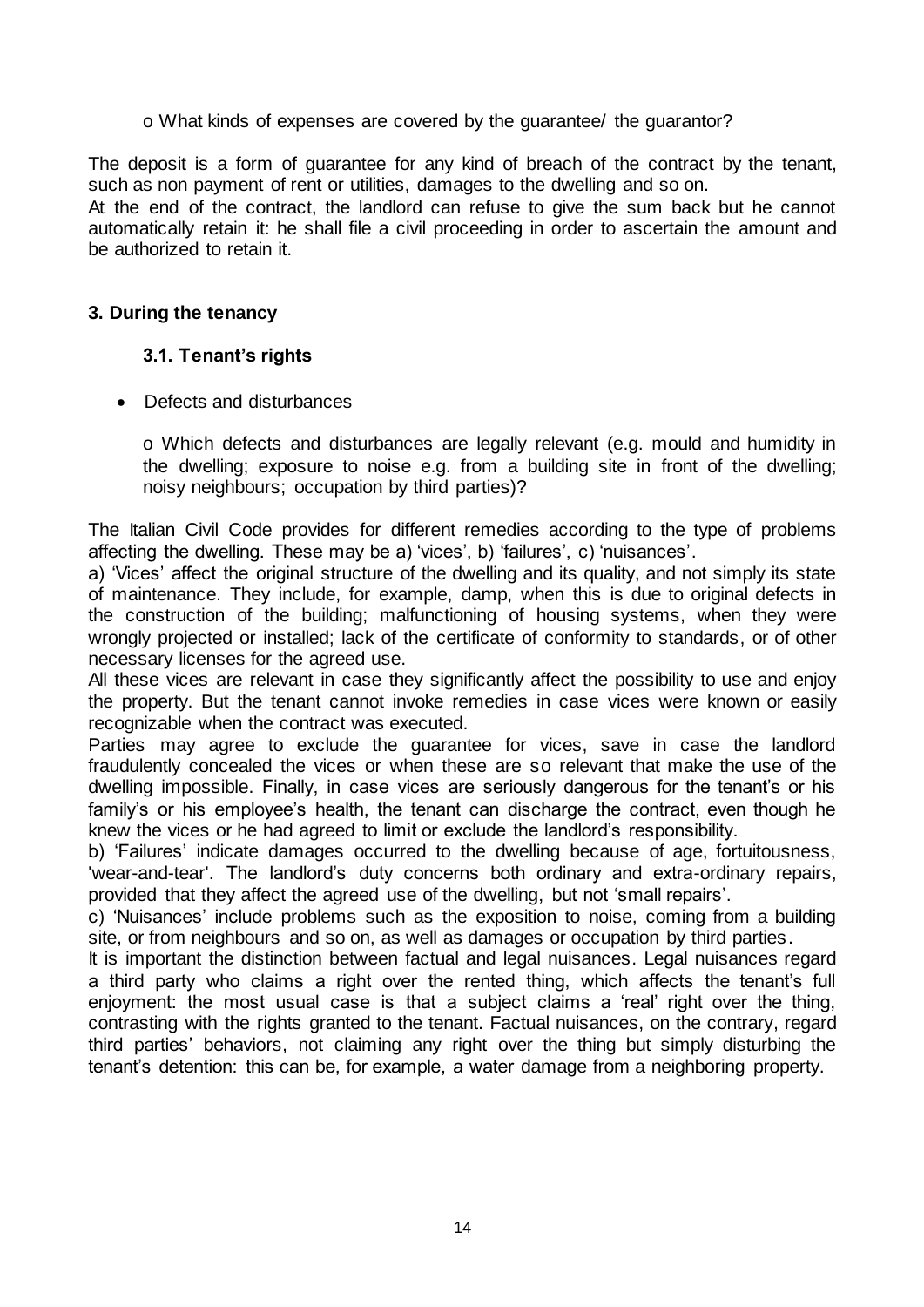o What are the tenant's remedies against the landlord and/or third parties in such situations (e.g. unilateral rent reduction vs. rent reduction to be allowed by court; damages; "right to cure" = the landlord's right to repair the defect; the tenant first repairs the defect and then claims the costs from the landlord)

In case of 'vices', the tenant may alternatively demand to discharge the contract or to reduce the rent, but he cannot demand that the landlord carries out works to eliminate the vices of the dwelling. Authors suggest that once the tenant filed a brief in order to discharge the contract, then it is not possible to ask for the reduction of the rent (i.e. the continuation of the contract) anymore.

In addition, the tenant may ask for the compensation of damages, in case the landlord does not give evidence that he was not aware, without any fault, of the vices when the dwelling was handed over.

In case of 'failures', the landlord must restore the dwelling. In case of non-performance of such obligation, the contract can be discharged, if the breach is of 'significant importance', and compensation of damages can be demanded.

In case of 'legal nuisances', the landlord shall take the necessary actions in order to guarantee his tenant's position, otherwise the latter can discharge the contract by breach and ask compensation for damages.

Finally, in case of 'factual nuisances' there is no a guarantee by the landlord, because the tenant is entitled to directly adopt the necessary actions: the tenant can invoke the injunction for the recovery, in case he is violently or covertly deprived of the possession over the thing, and he can also claim the compensation for damages.

- Repairs of the dwelling
	- o Which kinds of repairs is the landlord obliged to carry out?

The landlord's duty concerns both ordinary and extra-ordinary repairs, provided that they affect the agreed use of the dwelling. In these cases the landlord shall restore the property to its original state. We can mention among them damages to heating and other systems, pipes, external walls, windows, doors, and so on. Obviously damages due to the tenant or his family or his guests shall not be repaired by the landlord.

The landlord's duty does not include either 'small repairs': these concern damages caused by wear-and-tear, which can be repaired with a limited cost. For example, damages to water taps, handles, glasses and so on. These repairs must be done directly by the tenant, who cannot ask to be refunded.

In any case these rules can be freely derogated by the parties.

o Does a tenant have the right to make repairs at his own expense and then deduct the repair costs from the rent payment?

The replacement of the original performance with another one is possible only in case the creditor agrees, even though the offered performance has a higher value.

The tenant can carry out urgent repairs giving prompt notice to the landlord, but even in this case the former has not the right to reduce the rent but he can only ask for a refund.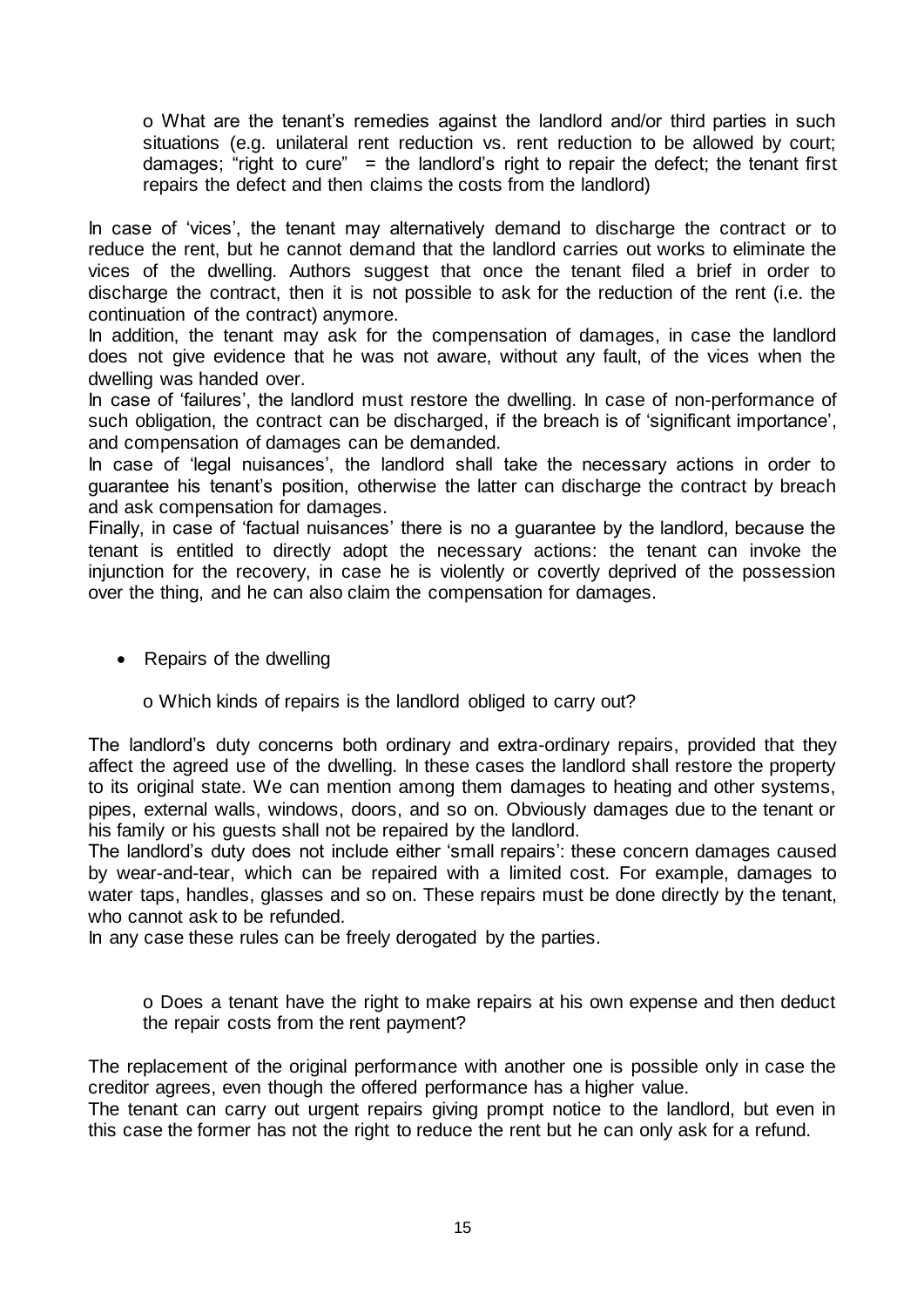- Alterations of the dwelling
	- o Is the tenant allowed to make other changes to the dwelling?

According to the Civil code rules, 'improvements' and 'additions' to the dwelling by the tenant are allowed, even without an express consent by the owner, in derogation to its exclusive right. On the contrary, any other change of the dwelling which cannot be classified as an improvement or as an addition shall be considered illicit: in particular Court cleared that the limit is represented by works changing 'the nature and the use' of the rented thing.

Anyway, the rules regarding improvements and additions can be derogated and in practice contracts often limit or exclude the tenants' right to carry out similar changes of the dwelling, at least without the owner's consent.

- In particular, adaptations for disability (e.g. building an elevator, ensuring access for wheelchairs etc.)
- Affixing antennas and dishes
- Repainting and drilling the walls (to hang pictures etc.)

Under these aspects no derogatory provisions can be found, so the general rules described above apply.

As for adaptations to disability, it is necessary to consider whether works are so relevant that they cannot be included among improvements or additions. On the contrary, in case of minimal alterations, such as repainting and drilling the walls, unjustified refusal by the landlord could be considered abusive.

- Uses of the dwelling
	- o Are the following uses allowed or prohibited?

Preliminarily, it is worth remembering that the tenant has the duty to take care of the dwelling and use it in accordance with the terms expressly agreed in the contract or in a way which is implicit given the circumstances.

- keeping domestic animals

Parties are normally free to agree in a tenancy contract that the tenant cannot occupy the dwelling with animals. Doubts arise in case similar limitations do not correspond to an objective interest of the landlord (or of the owner), but it does not seem that Italian Courts have had the occasion to consider similar clauses as abusive.

- producing smells

In the Italian law there are no specific provisions regarding limits to smells in tenancy contracts. Therefore, limits may descend from the rule regarding 'discharges' (in Italian 'immissioni'). This provision finds application to every property and regards not only smells but also noises, pollution, heat and so on. The principle is that the owner cannot avoid these discharges coming from another property, save that they exceed the normal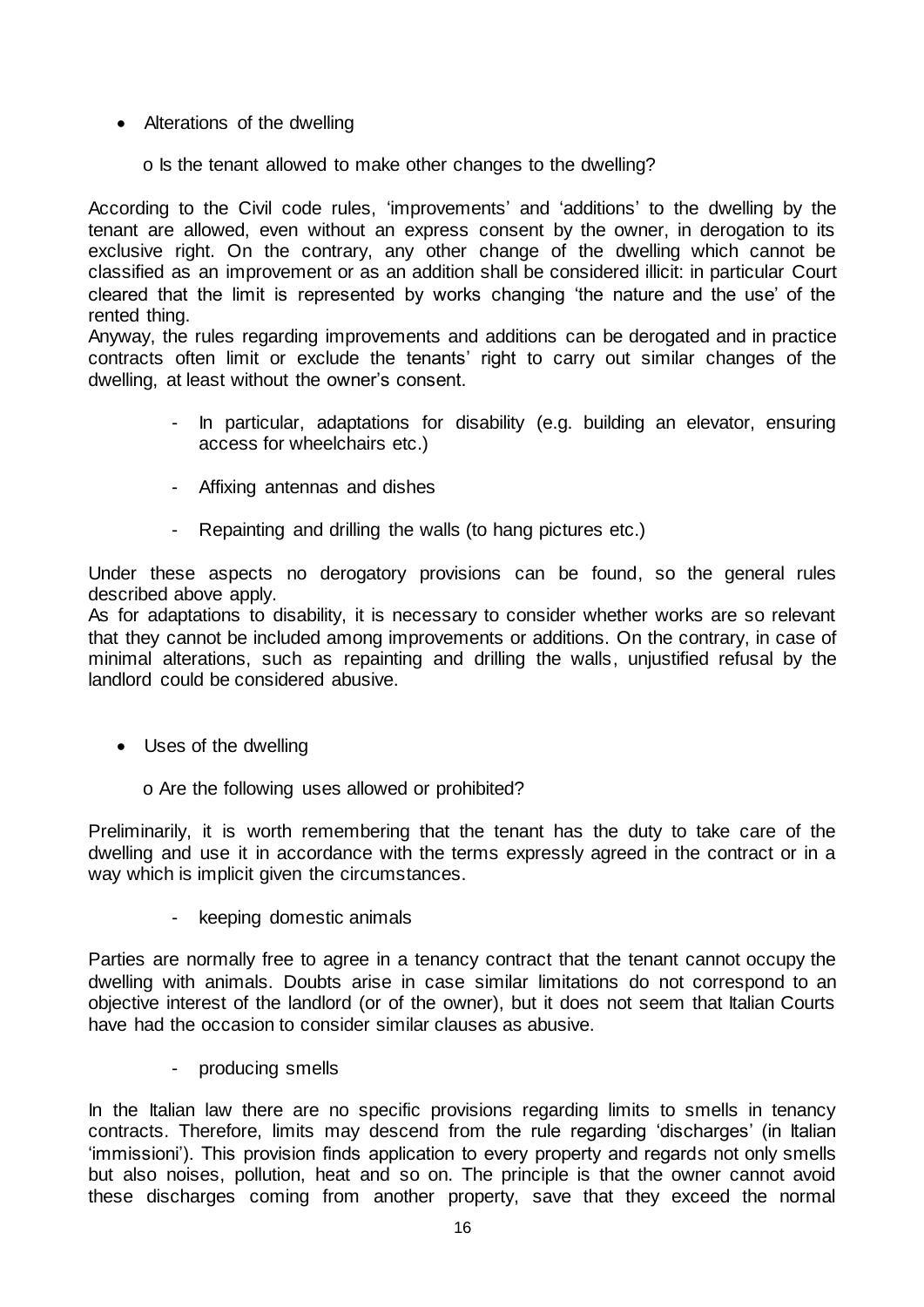tolerability, having regard to the conditions of the places. This is an elastic parameter that shall be evaluated by judges in accordance with the specific circumstances of the case.

- receiving guests over night

Limits regarding the possibility for the tenant to receive guests could in theory be stipulated in the contract, but they would be probably considered as abusive if not grounded on an objective and legitimate interest of the landlord (or of the owner). This is the impression if we consider some recent decisions of the Italian Cassazione, which considered null and void a clause excluding the right for the tenant to host not temporarily a person outside the family. This clause has been considered in contrast with the duty of solidarity and with the protection of relationships among members of a family, among partners and also among simple friends. The generic prohibition to host even temporarily guests in the dwelling should be even more easily considered illegitimate in the absence of objective reasons of the party.

- fixing pamphlets outside

In case the tenancy contract does not provide anything regarding the faculty to fix pamphlets outside the dwelling, the landlord could probably not force the tenant to remove them, as this could be included among the possible uses of a residential dwelling Prohibition could anyway derive from a specific clause in the contract. As this could be interpreted as a form of limitation of the tenant's freedom of expression, it would be probably considered legitimate only if grounded on serious and objective reasons. Similar arguments are valid also in case limitations are inserted in the regulation of the condominium. Anyway Courts do not seem to have dealt with this specific problem yet. Case law regards instead the only partially similar matter of signs (e.g. regarding commercial activities) on the front of a condominium. In these cases it is stressed the importance that the signs do not alter the esthetic of the front, in accordance with the rules regarding common parts of the building.

- small-scale commercial activity

The distinction between rents for residential uses and rents for commercial (*rectius*: nonresidential) uses is one of the most important in the Italian tenancy law. Therefore, it is absolutely licit and usual that the landlord limits the use of the rented dwelling to one of these, even though mixed uses are possible according to the Italian law.

# **3.2. Landlord's rights**

• Is there any form of rent control (restrictions of the rent a landlord may charge)?

In private tenancies rent control is nowadays limited to a special regime that parties may freely decided to adopt: the so called 'assisted tenancies'. The choice of fixed rents is compulsory only in case of 'temporary contracts' (*i.e.* contracts with a duration below the minimum legal term), allowed in order to 'satisfy particular necessities of the parties'.

The amount of rents is fixed through local agreements among the most representative landlords' and tenants' associations. These agreements generally use as parameters the location and the characteristics of the dwelling: every Municipality is divided in 'uniform areas' which have similar characteristics and similar housing market values; dwellings are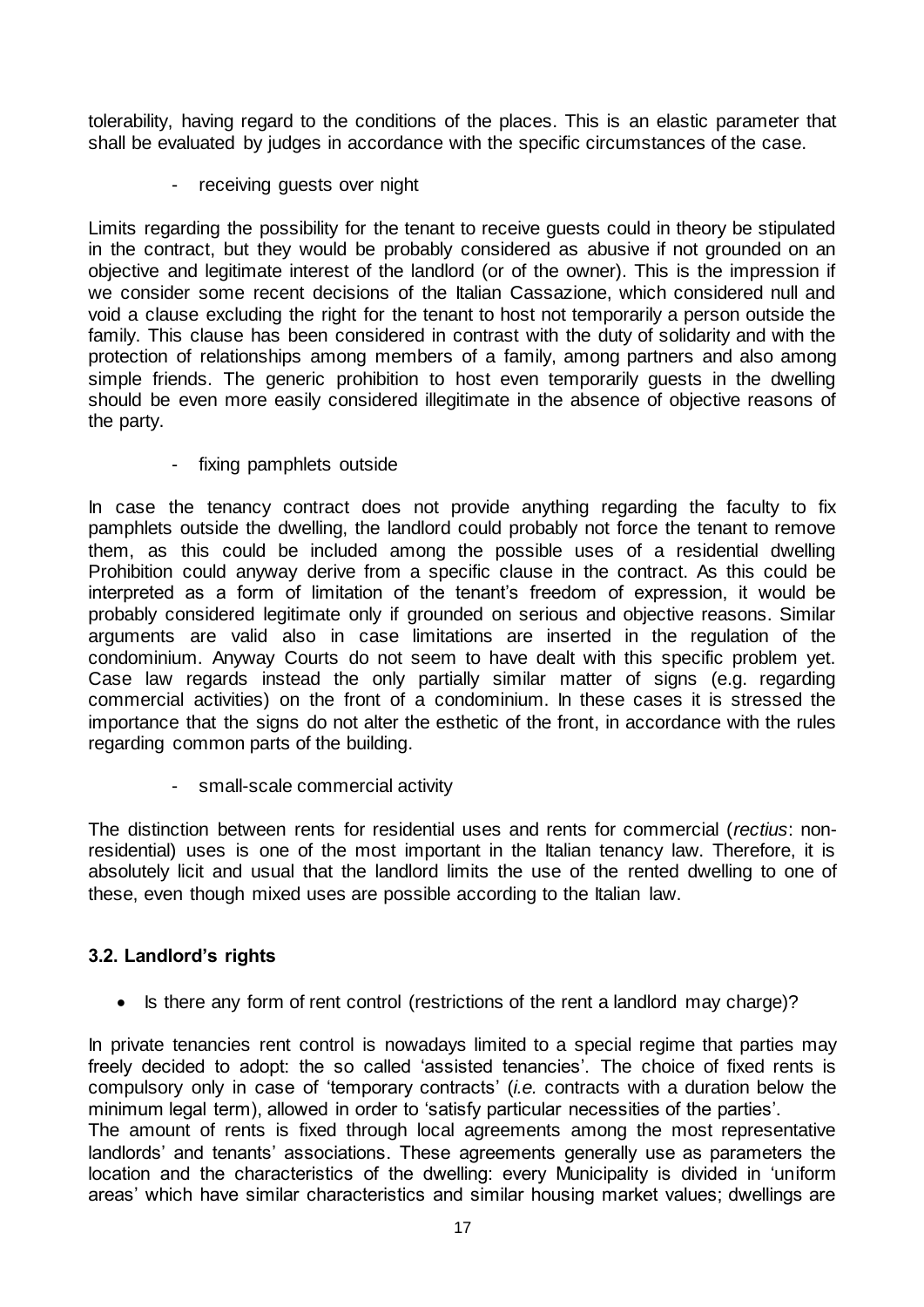divided in classes according to parameters such as kind of dwelling, age, conditions, services, parking areas and so on. In consideration of these elements the table provides a maximum and a minimum parameter for every squared meter of the dwelling. The result of this multiplication gives the range of the applicable rent. Actually the only binding limit is the maximum because parties may freely decide to agree an even lower rent.

In case parties agree for a higher rent, the clause is null and void. Nevertheless, within six months from the moment when the dwelling is effectively returned, the tenant can claim to have the excessive rent refunded; in case the contract is still effective between the parties, the tenant may demand that the judge modify the contract in accordance with the legal limits.

• Rent and the implementation of rent increases

o When is a rent increase legal? In particular:

- Are there restrictions on how many times the rent may be increased in a certain period?
- Is there a possible cap or ceiling (fixed by statute or jurisprudence) which determines the maximum rent that may be charged lawfully?

In case of 'free market tenancies', parties are normally considered free to agree about rent increase clauses in the amount and with the frequency they prefer. Nevertheless, in case the landlord opts for a particular regime of taxation of the income from rents (called 'cedolare secca') any form of rent increase is prohibited.

In case of 'assisted tenancies', on the contrary, the content of rent increase clauses shall respect the limits indicated by the Intermin. Decree 30 December 2002. According to these provisions, the contract may provide rent increase only if this is allowed by local agreements between associations of landlords and tenants and in any case it cannot exceed 75% of the ISTAT rate: this is the percentage of annual inflation calculated by the National Institute of Statistics.

With regard to 'temporary contracts', such as the contracts for University students, rent increase clauses are not allowed: as the duration of these contracts is below the ordinary legal term, the legislator excluded the necessity to update the rent during the contract.

o What is the procedure to be followed for rent increases? To what extent can the tenant object to a rent increase?

According to the prevailing opinion rent increase is valid only in case it is decided by the parties since the beginning of the contract and this agreement is registered at the 'Agenzia delle Entrate'. The rationale of these rules is that the legislator's wants to avoid that, when the tenant is already occupying the dwelling, the landlord may exploit this situation in order to obtain more favorable contractual conditions. Besides, this rule wants to prevent that parties indicate a fictitious rent in the registered contract and establish the real rent in another non- registered agreement.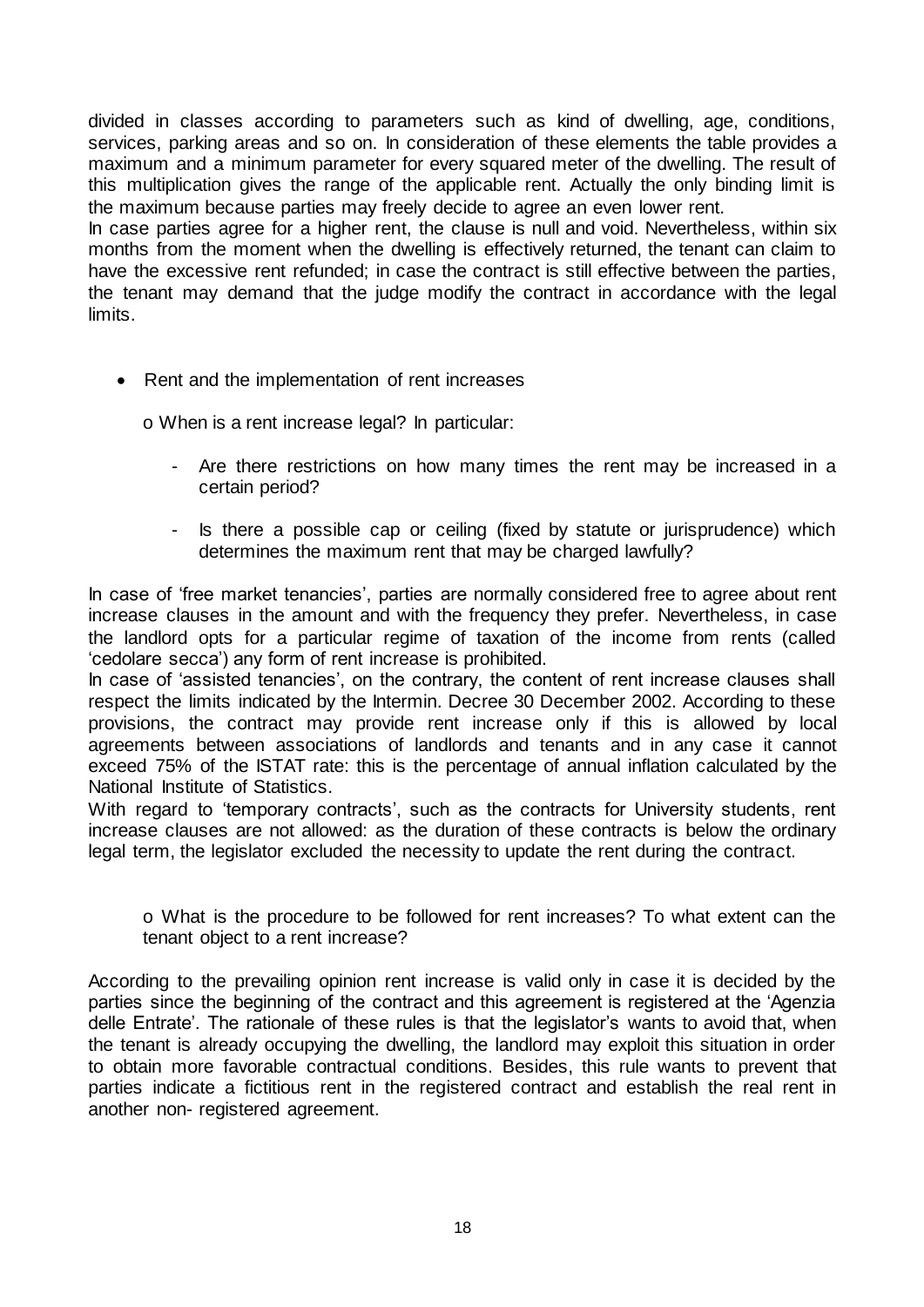- Entering the premises and related issues
	- o Under what conditions may the landlord enter the premises?

In general terms, the landlord is not allowed to enter the tenant's dwelling without his prior permission, and would commit a criminal offence if he would do so.

In partial derogation to this principle, there might be exceptional circumstances in which the landlord is entitled to enter the tenant's apartment, even without the tenant's permission. For example, if the landlord must repair the building and the tenant prevents him, without any legitimate reason, from entering the dwelling.

o Is the landlord allowed to keep a set of keys to the rented apartment?

No case law can be found with regard to this issue, however, the landlord does probably have a right to possess one set of keys. In any case, the fact that the landlord has the keys cannot be considered as an implicit authorization to enter the premises without respecting the conditions described above.

o Can the landlord legally lock a tenant out of the rented premises, e.g. for not paying rent?

In case the tenant does not regularly pay the rent or breaches the contract in other ways, the landlord has not the right to lock him out of the dwelling without a judicial order. In the absence of this, the landlord would be responsible.

o Can the landlord legally take or seize a tenant's personal property in the rented dwelling, in particular in the case of rent arrears?

The law provides a particular kind of lien on the tenant's things which furnish the rented dwelling. This privilege does not limit the right of the tenant to dispose of the things, but it simply gives the landlord the right to be paid first, respect to other creditors of the tenant, in case the thing is attached and sold. In addition, in case the tenant removes things from the dwelling without the landlord's consent, the latter maintains the lien over them, provided that he seizures the things within fifteen days from their removal. In partial derogation to this principle, the privilege has not effect against the third party who bought the things without being aware of the privilege.

# **4. Ending the tenancy**

#### **4.1. Termination by the tenant**

 Open ended contract (if existing): under what conditions and in what form may the tenant terminate the tenancy?

The Italian law requires that tenancy contracts for residential dwellings have a minimum duration. From the tenant's point of view, this is eight years in case of 'free market tenancies' and five years in case of 'assisted tenancies'. Shorter minimum durations are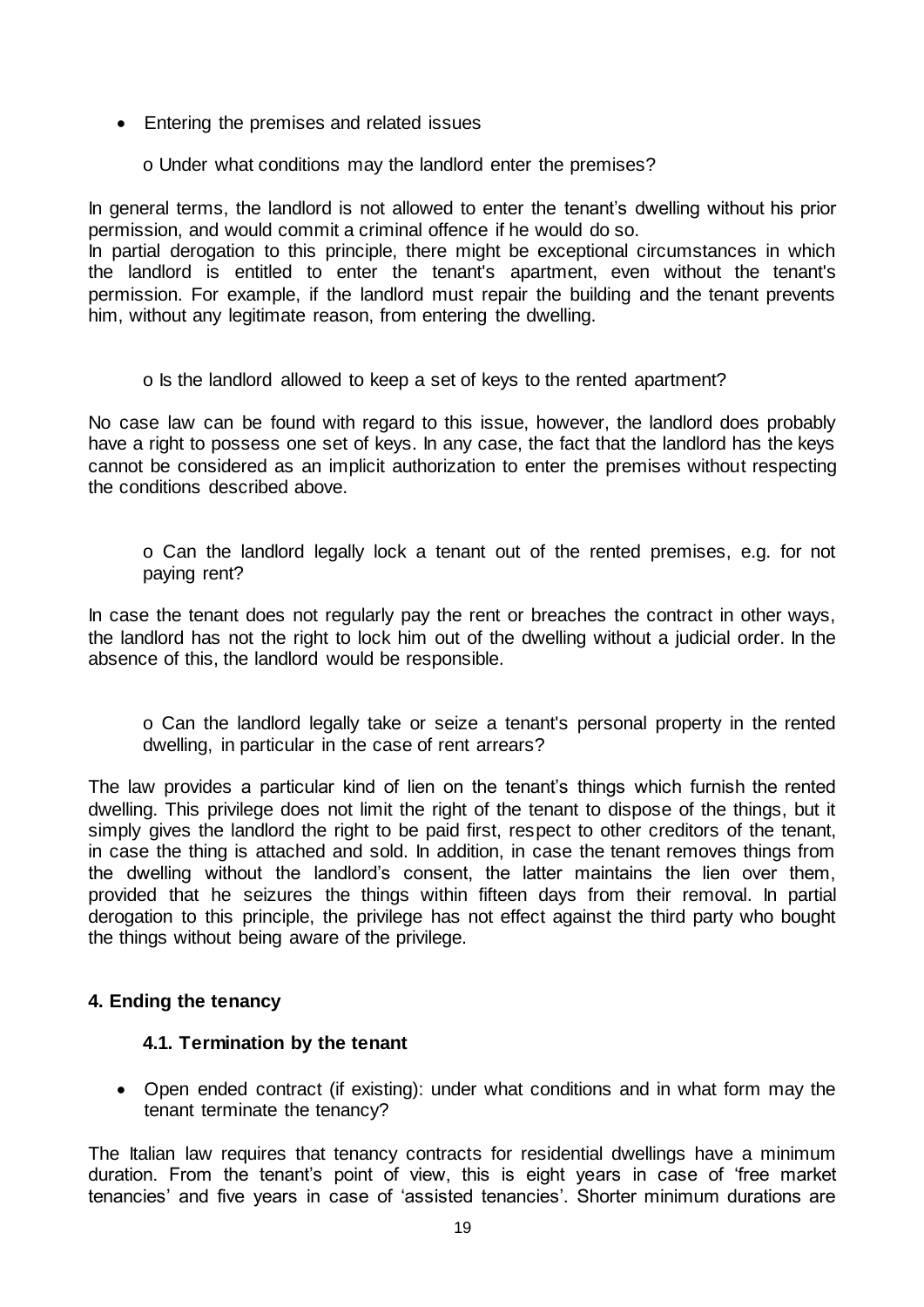provided in case of particular necessities of one of the parties ('temporary contracts') or for contracts executed by student in order to attend University courses in a town where they do not have residence ('student contracts'). Tenancies executed exclusively for holiday purposes do not have a minimum legal duration.

 Under what circumstances may a tenant terminate a tenancy before the end of the rental term (e.g. unbearable neighbours; bad state of dwelling; moving for professional reasons)?

At the expiration of the above mentioned terms, the tenant is always free to terminate the contract with six months' notice.

In addition, the tenant has the right to terminate the contract at any time with six months' notice in case of 'serious reasons'. These events shall have the following characteristics: unpredictable, supervening to the execution of the contract, not depending on the tenant's responsibility and making the continuation of the contract particularly burdensome. They can regard both personal situations of the tenant and objective conditions of the dwelling: among them we can mention diseases, particular economic difficulties, working, studying, familiar circumstances which make the dwelling not suitable anymore, annoying behaviours by the landlord. Courts tend to require that the tenant expressly indicates the reason for the termination in the notice, so that its legitimacy can be checked.

All these rules are meant to protect the tenant, therefore they can be derogated only in his favour, for example allowing the termination at any time without specific reasons or with shorter terms of notice.

In addition, the tenant may terminate the contract in case of an important breach by the landlord. This means that the landlord did not perform correctly one of his duties.

 May the tenant leave before the end of the rental term if he or she finds a suitable replacement tenant?

The tenant has not the right to replace himself with another tenant without the landlord's consent. Nevertheless a similar offer may help to find an agreement with the landlord for an early termination.

# **4.2. Termination by the landlord**

 Open ended contract (if existing): under what conditions and in what form may the landlord terminate the tenancy (= eviction) (e.g. the landlord needs the house for himself or wants to renovate and use it differently in the future)?

As already said for the tenant, the Italian law requires that tenancy contracts for residential dwellings have a minimum duration. From the landlord's point of view, this is four + four years in case of 'free market tenancies' and three + two years in case of 'assisted tenancies'. After respectively eight or five years from the beginning of the contract, the landlord is free to terminate the contract giving six months' notice to the other side.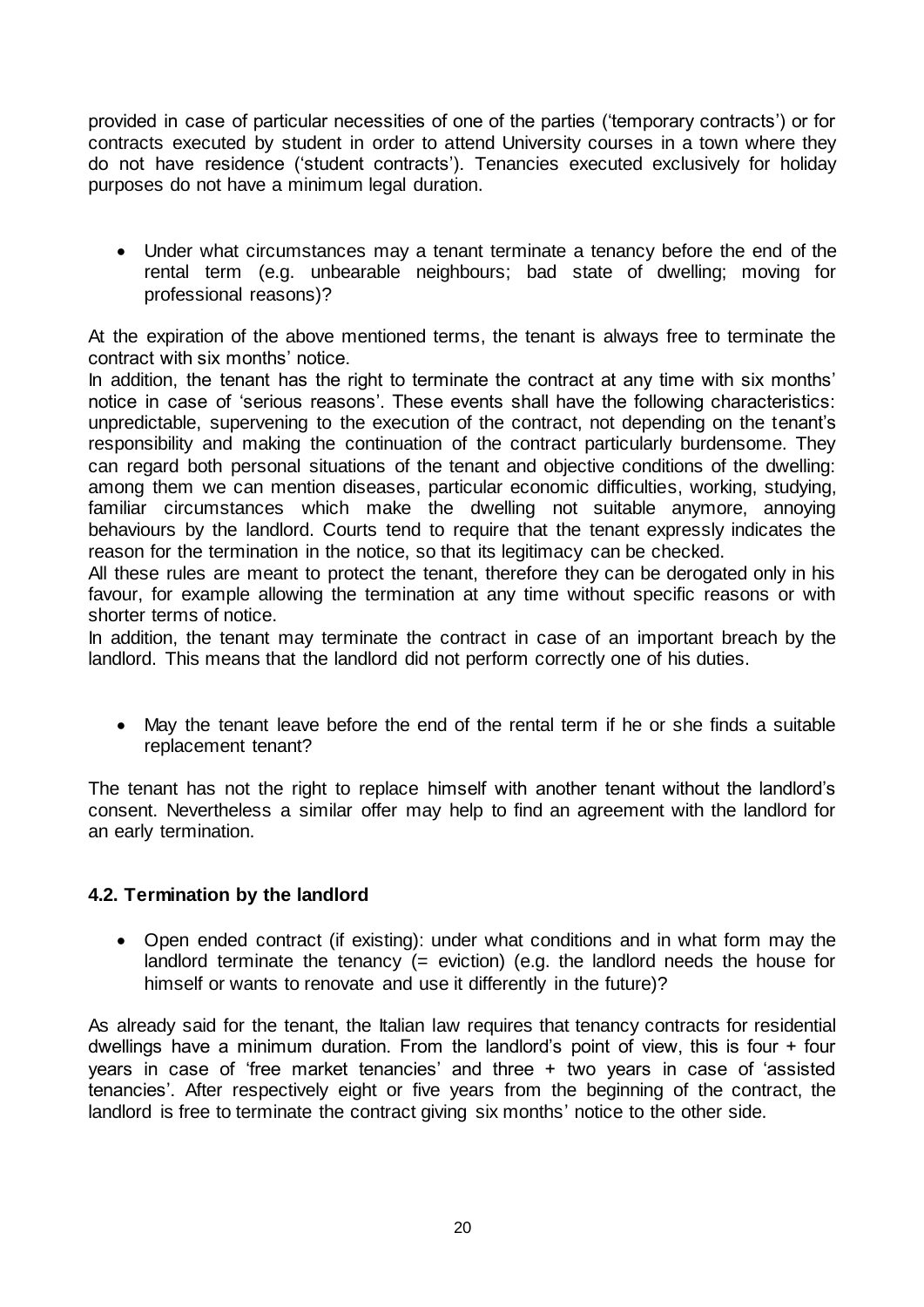#### o Must the landlord resort to court?

In case the tenant spontaneously leaves the dwelling there is no need that the landlord resorts to Court. Nevertheless the law grants to possibilities: the landlord may send notice to quit at least six months before the expiration date of the contract, together with the summons to appear, so that he can immediately start a judicial procedure and obtain an order to quit the dwelling: he can then use this decision against the tenant in case the latter does not leave the dwelling when the contract expires; otherwise, the landlord can send notice to quit and summons to appear only after he has already given simple notice, just in case the tenant does not spontaneously leave the dwelling. Surely the latter option is the most usual, apart in cases the landlord is already sure that the tenant will not leave the dwelling after the expiration.

#### o Are there any defences available for the tenant against an eviction?

The tenant may contest before a Court the landlord's right to carry out the eviction giving evidence that the minimum legal term of duration was not respected.

 Under what circumstances may the landlord terminate a tenancy before the end of the rental term?

'Free market tenancies' and 'assisted tenancies' can be terminated by the landlord at the first expiration date (respectively of four and three years) only for one of the reasons expressly indicated by the law: a) when the landlord wants to use the dwelling for himself or for his spouse, parents, children, relatives within the second level for a residential, commercial, craft or professional activity; b) when the landlord is a public, cultural or religious legal entity which wants to use the dwelling for its own purposes, provided that it provides the tenant with another adequate and fully available dwelling; c) when the tenant has at disposal a free and adequate dwelling in the same Municipality; d) when the building is seriously damaged and needs repairs which are prevented by the presence of the tenant; e) when the building shall be integrally repaired, or destroyed or elevated (in the latter case, the tenant shall live at the top floor and the building needs to be evacuated); f) when the tenant does not occupy continuously the dwelling without a legitimate reason, save cases of succession in the contract; g) when the landlord wants to sell the dwelling, provided that he does not own other residential dwellings, in addition to his own house; a pre-emption right is granted to the tenant in similar cases. These rules are considered unilaterally imperative, which means that they cannot be derogated in favor of the landlord.

In addition, also the landlord can discharge the contract in case of an important breach by the tenant. The most common case is delay in rent payment for more than 20 days or nonpayment of 'additional burdens' corresponding to over two months' rent. In this case the landlord shall resort to Court: a summary proceeding may rapidly grant the landlord an order of eviction towards the tenant; only in case of opposition by the latter, ordinary proceedings begin.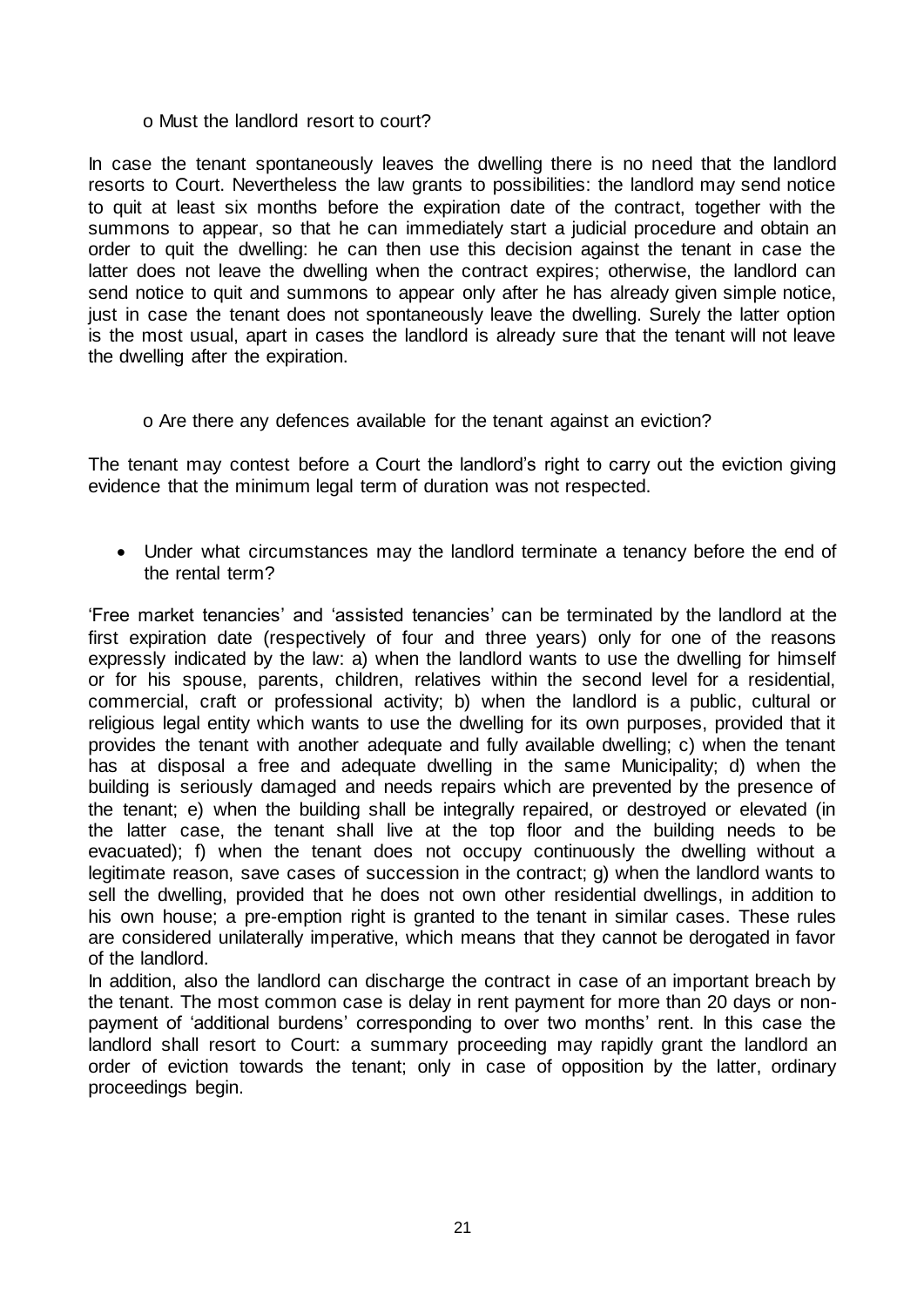o Are there any defences available for the tenant in that case?

In case of early termination for landlord's necessities, the tenant is entitled to contest their grounds before a Court in order to prevent eviction.

In case of termination for non-payment of rents or other sums, the tenant can avoid eviction in this way: at the first hearing the tenant can offer the payment of the sums due, plus interests and legal expenses. If these conditions are met, the proceedings cannot bring to the eviction. In case of proved difficulties of the tenant, the judge can fix a term within 90 days for the required payment. This measure can be invoked by the tenant for not more than three times in four years. But in case the breach is the consequence of economic difficulties of the tenant, which arouse after the execution of the contract and were caused by unemployment, disease or other serious difficulties, the procedure can be used until four times and the judge can fix the above indicated term to pay within 120 days.

 What happens if the tenant does not leave after the regular end of the tenancy or does not hand in (all) the keys of the dwelling?

In case the tenant does not spontaneously leave the dwelling, not even after the judicial procedure of eviction, a further judicial procedure for the forced execution of the decision is necessary.

This procedure grants the landlord the right to demand that police intervene in order to put into effect the order to leave the dwelling.

#### **4.3. Return of the deposit**

 Within what time frame and under what conditions does the landlord have to return the tenant's security deposit?

When the contract expires, the landlord is obliged to give back the same amount of money (or other fungible things) received. More exactly, it has been cleared that the duty to give the deposit back arises only when the tenant effectively leaves the dwelling.

What deductions can the landlord make from the security deposit?

The landlord, at the end of the contract, can refuse to give all or part of the sum back in case of compensation with an unpaid credit towards the tenant. Nevertheless the landlord cannot automatically retain the sum: he shall resort to Court in order to ascertain the amount due and be authorized to retain it.

o In the case of a furnished dwelling: may the landlord make a deduction for damages due to the ordinary use of furniture?

In case of tenancies regarding dwellings with furniture the landlord cannot make a deduction from the deposit in case of wear and tear due to the use of the things, because this is included in the rent payment. Vice-versa, in case of damages exceeding the normal depreciation of the goods, the tenant is held responsible and the landlord can demand a corresponding amount of the deposit.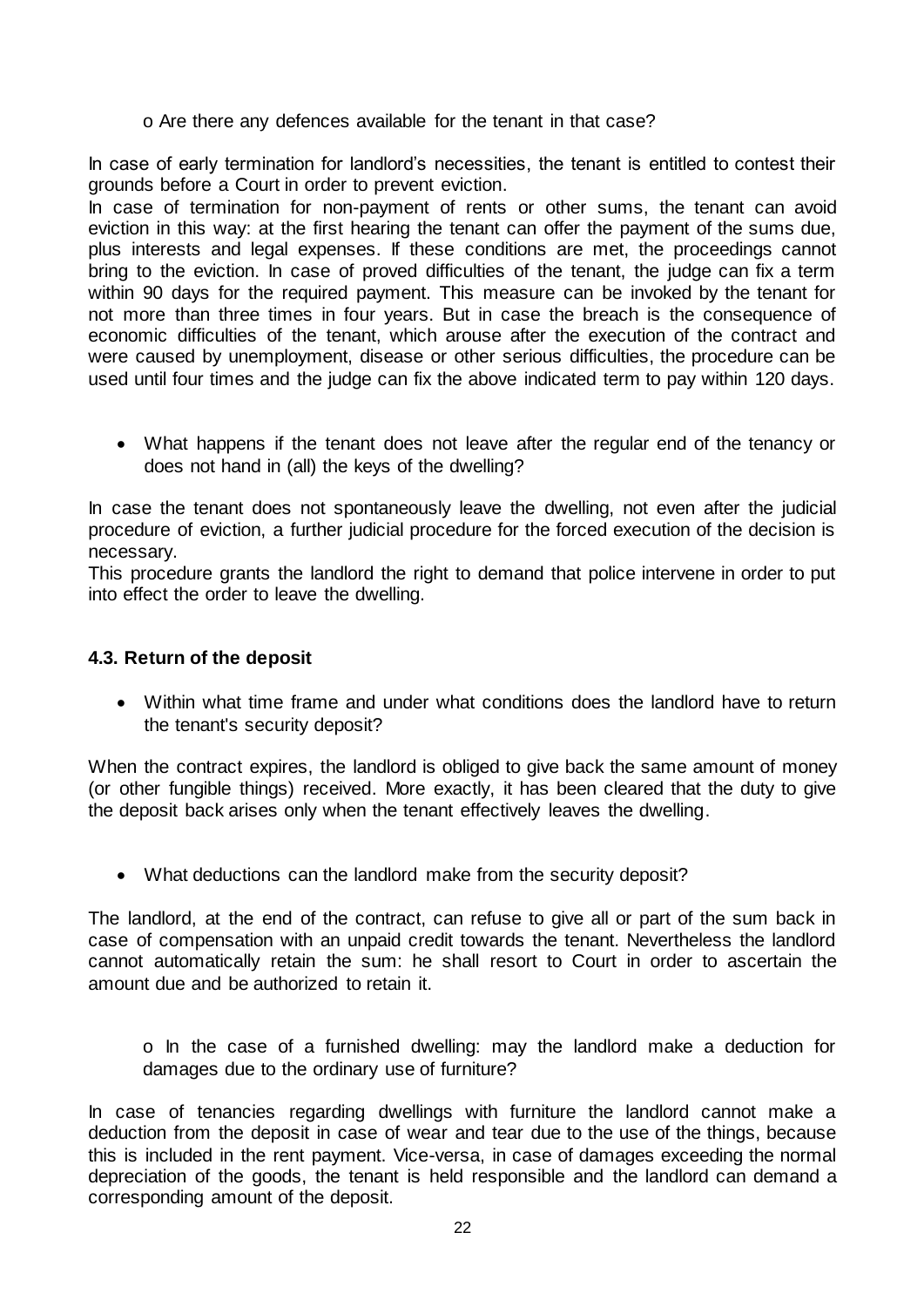### **4.4. Adjudicating a dispute**

• In what forum are tenancy cases typically adjudicated?

o Are there specialized courts for adjudication of tenancy disputes?

Italian law does not provide special Courts to deal with tenancy disputes, but only some particular procedures.

o Is an accelerated form of procedure used for the adjudication of tenancy cases?

The choice about the procedure is voluntarily made by the subject who files the proceedings.

In particular, law provides some special and facultative rules to use in case of evictions, both in case of expiration of the contract and in default of regular payment. As these summary procedures can be rather rapid and effective, they are generally preferred to the ordinary procedure for tenancy law disputes.

The eviction procedures may be grounded on a) expiration of the contract or termination by the landlord, b) non regular payment of the rent.

o Is conciliation, mediation or some other form of alternative dispute resolution available or even compulsory?

Since June 2013, after the procedure of mediation has become compulsory for disputes concerning tenancy law. The duty will be in force for next four years and at mid-term a survey about its results will be carried out in order to verify the opportunity to save or change this system.

Mediation consists of an attempt to solve the controversy before a mediator; this procedure shall be necessarily attempted before resorting to Court. This does not imply that parties shall reach an agreement and not even that mediator can take a binding decision without both parties' consent.

#### **5. Additional information**

 How does a prospective tenant proceed in order to get social or subsidized housing (e.g. dwellings offered by housing associations, municipalities, public bodies etc.) or housing allowances?

In order to get 'public' or 'social' dwellings people interested shall send an application and participate in the selection procedures regularly held by Municipalities in order to assign available dwellings. Rules are indicated by every Region and further specifications are indicated by each Municipality, but in general terms, it is necessary that the grantee has not another suitable dwelling and that the personal income or the global household income is below a certain amount. Applications can be generally made in the municipality where the person has residence or works. People entitled are Italian citizens, EU-citizens and other foreigners with a regular residence-permit; in some occasions a minimum period of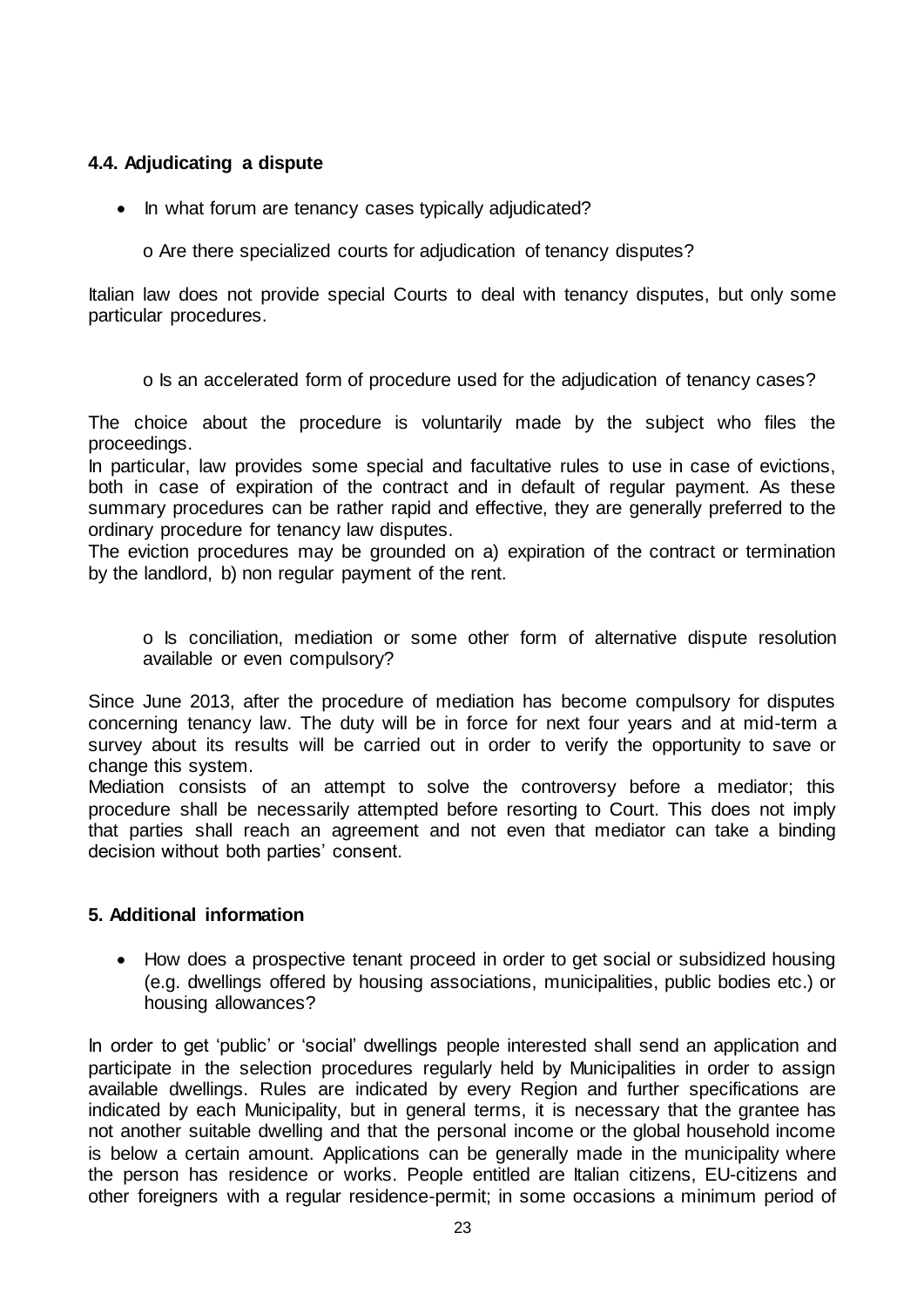residence in the Region is required. In case of exceptional situations of housing need, dwellings can be assigned also without selection procedures.

Among the most important housing allowances there is the Social Fund for Rents. This instrument is financed by the State, the Regions and the Municipalities and is managed locally by the latter. Its aim is helping people to pay rents, taking account of two elements: the amount of the income and the incidence of the rent on it. The fund is given by each Municipality to all the people who have the said requirements and who ask for it, dividing among them the funds at disposal every year.

• Is any kind of insurance recommendable to a tenant?

Insurances for the tenant are not usual in Italy. On the contrary, they are extremely common in case of a bank loan to purchase a house.

An insurance for damages caused to the building or to third parties can be compulsory when expressly required by the rules of the condominium.

• Are legal aid services available in the area of tenancy law?

The Italian law provides a general service of free legal aid in case the person gives evidence that he is not able to afford legal expenses (so called 'gratuito patrocinio'). In addition to this, tenants' associations make agreements with lawyers in order to obtain more favorable prices for their associates. Legal assistance, for example regarding negotiations and execution of the contract, is often provided directly by these associations.

 To which organizations, institutions etc. may a tenant turn to have his/her rights protected?

The following trade unions of tenants offer services and are widespread through local offices in many cities all over the country:

SUNIA – Sindacato Nazionale Unitario Inquilini e Assegnatari Via Gioberti, 54 – Roma [info@sunia.it](mailto:info@sunia.it) <http://www.sunia.it/>

- SICET Sindacato Inquilini Casa e Territorio Via Crescimbeni, 25 – Roma Tel. 064958701 / 064958736 Fax 064958646 [sicet@sicet.it](mailto:sicet@sicet.it) <http://www.sicet.it/>
- UNIAT Unione Nazionale Inquilini Ambiente Territorio Via Po, 162 – Roma Tel. 06/97606677 Fax 06/97606868 [uniatnazionale@gmail.com](mailto:uniatnazionale@gmail.com) <http://www.uniat.it/>